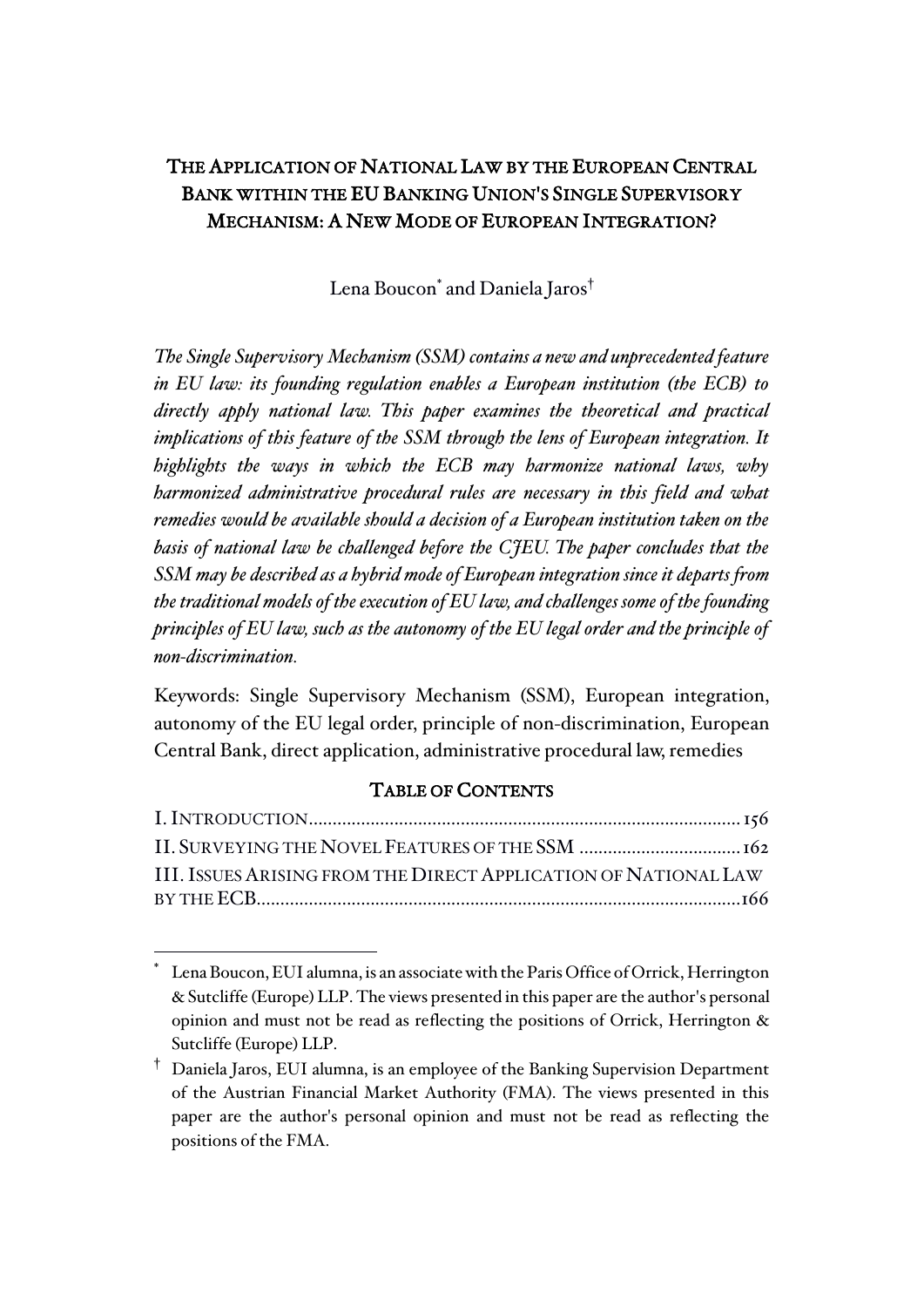| I. National Provisions Qualifying for Direct Application by the ECB under Article |  |
|-----------------------------------------------------------------------------------|--|
|                                                                                   |  |
| 2. Uniform Application of Implemented Directives Across the SSM  170              |  |
| 3. Identifying Applicable Procedural Rules in Absence of a Common European        |  |
|                                                                                   |  |
| IV. THE SSM AS A HYBRID MODE OF EUROPEAN INTEGRATION  181                         |  |
|                                                                                   |  |
|                                                                                   |  |
|                                                                                   |  |
|                                                                                   |  |
|                                                                                   |  |
|                                                                                   |  |

# I. INTRODUCTION

European integration is commonly seen as the deepening of links between the European Union (hereafter 'EU' or 'Union') and its Member States, on the one hand, and the links between individual Member States, on the other hand. This is usually achieved by enhancing the powers of the Union over the powers of the individual Member States.

Enhancing European integration is considered necessary in certain areas because the EU is seen as the most appropriate level to deal with issues that go beyond the national sphere. From a legal perspective, integration is subject to three cornerstone constitutional principles of the EU legal order: the conferral principle,<sup>1</sup> the principle of subsidiarity,<sup>2</sup> and the principle of

 $\overline{a}$ <sup>1</sup> Under the conferral principle, the Union shall act only within the limits of the competences conferred upon it the Member States (Article  $5(2)$  Treaty of the European Union (TEU).

<sup>&</sup>lt;sup>2</sup> Under the principle of subsidiarity, in areas which do not fall within its exclusive competence, the Union shall act only if and in so far as the objectives of the proposed action cannot be sufficiently achieved by the Member States […] but can rather, by reason of the scale or effects of the proposed action, be better achieved at Union level  $(A$ rticle  $5(3)$  TEU).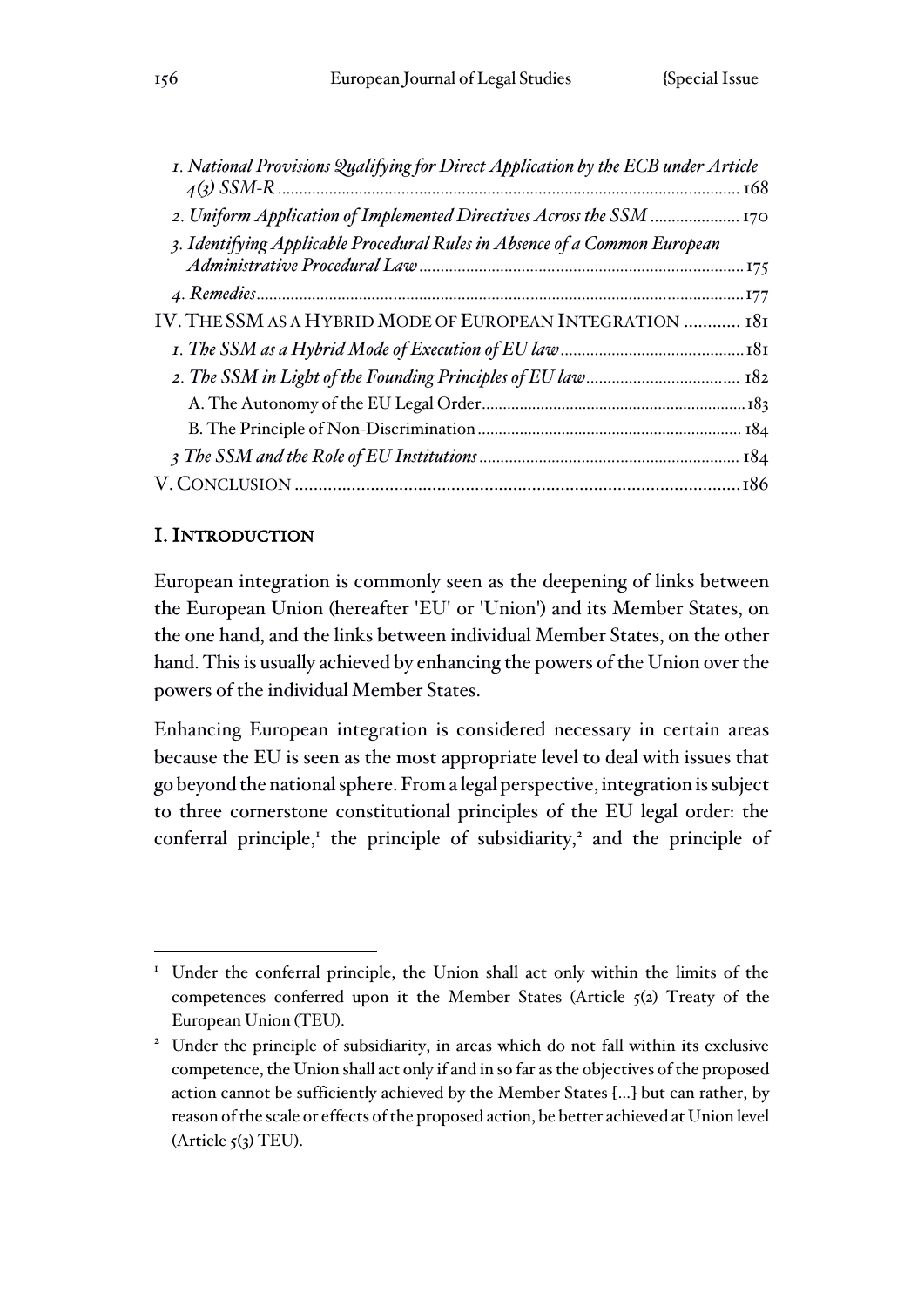proportionality.<sup>3</sup> The idea of creating a European Banking Union was no exception to this concept of European integration since it seeks to give the European Central Bank (ECB) certain supervisory tasks over the EU financial system. The global financial crisis that hit the Union and in particular the Eurozone in the late 2000s exposed the deficiencies and systemic risks arising from the existing regulatory and supervisory architecture. A consensus was reached that the banking sector could no longer be governed exclusively at the national level. The way in which banking supervision was to be developed at the European level included several new features.

In the aftermath of the Eurozone crisis, the European Banking Union was set up based on three pillars. The first two, the Single Supervisory Mechanism (SSM)<sup>4</sup> and Single Resolution Mechanism,<sup>5</sup> were designed to ensure that all European banks would be subject to uniform supervision, as well as to ensure orderly bank resolutions when necessary. The third pillar, a common European Deposit Insurance Scheme, is still awaiting completion.<sup>6</sup>

<sup>&</sup>lt;sup>3</sup> Under the principle of proportionality, the content and form of Union action shall not exceed what is necessary to achieve the objectives of the Treaty (Article  $\zeta(4)$ TEU).

<sup>4</sup> Council Regulation (EU) 1024/2013 of 15 October 2013 conferring specific tasks on the European Central Bank concerning policies relating to the prudential supervision of credit institutions [2013] OJ L287/63 (hereafter 'SSM-R') and Regulation (EU) 468/2014 of the European Central Bank of 16 April 2014 establishing the framework for cooperation within the Single Supervisory Mechanism between the European Central Bank and national competent authorities and with national designated authorities (SSM Framework Regulation) [2014] OJ L141/1 (hereafter 'SSM-FR').

<sup>&</sup>lt;sup>5</sup> Regulation (EU) 806/2014 of the European Parliament and the Council of 15 July 2014 establishing uniform rules and a uniform procedure for the resolution of credit institutions and certain investment firms in the framework of a Single Resolution Mechanism and a Single Resolution Fund and amending Regulation (EU) No 1093/2010 [2014] OJ 225/1 with its implementing and delegated acts (the regulation is currently under review). For an overview, see also Karl-Philipp Wojcik 'Bail-in the Banking Union' (2016) 53 Common Market Law Review 91, 100-106.

<sup>6</sup> Directive 2014/49/EU of the European Parliament and the Council of 16 April 2016 on Deposit Guarantee Schemes |2014] OJ L 173/149; European Commission 'Effects Analysis on the European Deposit Insurance Scheme', (2016) <https://ec.europa.eu/info/sites/info/files/161011-edis-effect-analysis\_en.pdf> accessed 9 March 2018.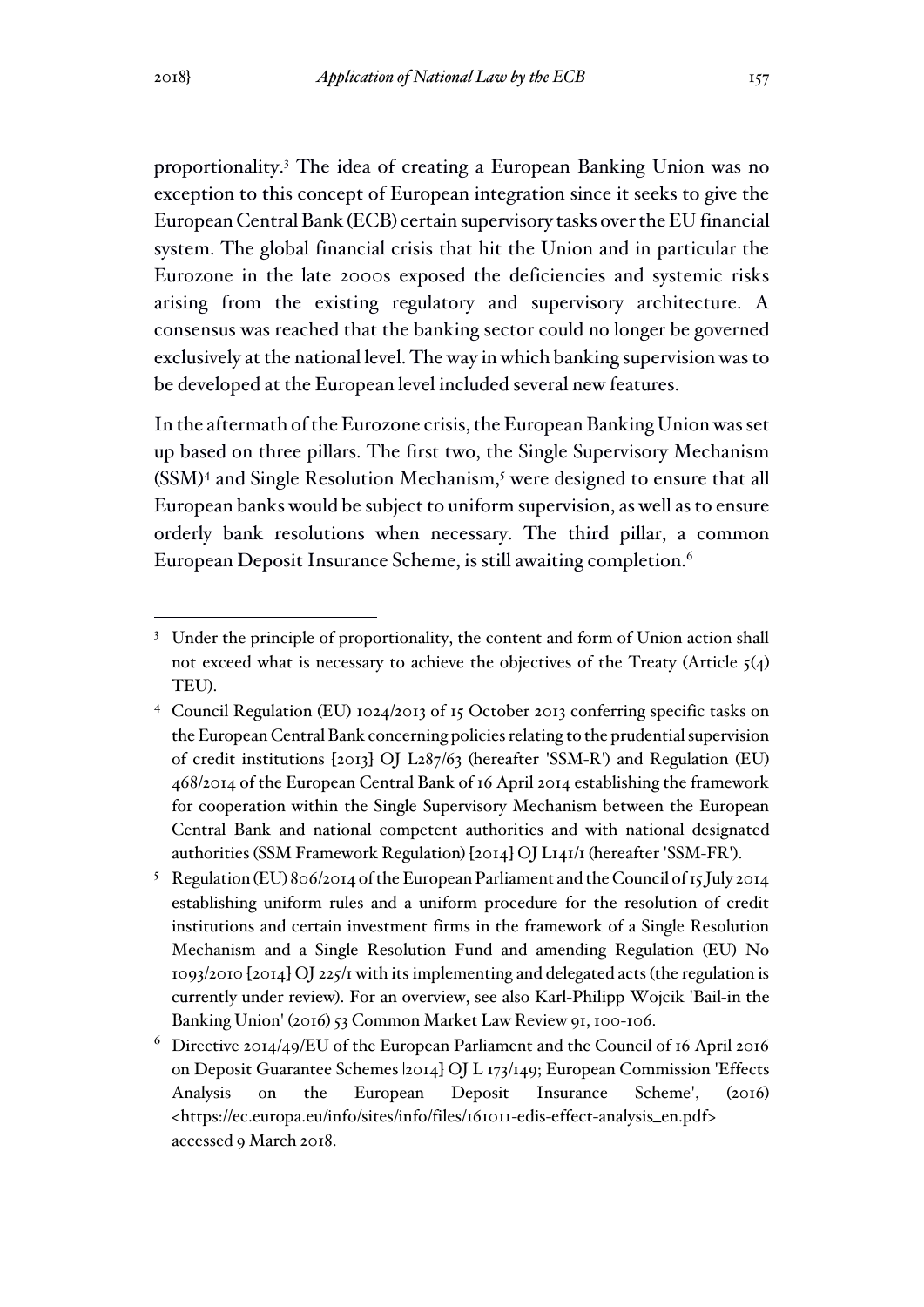Prior to the creation of the European Banking Union, the integration of the European financial system took place in four steps.<sup>7</sup> A process of 'integration through harmonisation' occurred from 1973 to 1984, based on the principle of the full harmonisation of national rules while maintaining home-country control and the principle of non-discrimination. Given its rather limited success,<sup>8</sup> a shift took place from 1985 through 1998. Minimum harmonisation replaced full harmonisation. This shift notably led to the provision of a 'single passport' to financial institutions for the provision of services throughout the then Community.<sup>9</sup> As noted by Pedro Gustavo Teixeira, Director General of the Secretariat and Secretary to the Decision-making Bodies of the ECB, Member States were required to 'adapt their laws and regulations' but only to meet minimum levels of harmonization in an effort to prevent a 'race to the bottom'.<sup>10</sup> A process of integration through governance followed from 1999 through 2007, characterized by the introduction of a common currency, the Euro, and the transfer of monetary policy from national central banks to the ECB in accordance with the Financial Services Action Plan and the Lamfalussy framework of governance.

The global financial crisis eventually hit Europe, where the financial crisis was followed by the Eurozone crisis. Therefore, from 2008 through 2012,

<sup>7</sup> Pedro Gustavo Teixeira, 'Europeanising prudential banking supervision – Legal foundations and implications for European integration' (2014) 2/14 Arena Report Series <http://www.sv.uio.no/arena/english/research/publications/arenareports/2014/report-2-14.pdf#page=537> accessed 3 January 2018, 532.

<sup>8</sup> See European Commission, 'Completing the Internal Market' (1985) White Paper  $COM(85)310$ 

<sup>&</sup>lt;http://europa.eu/documents/comm/white\_papers/pdf/com1985\_0310\_f\_en.pdf> accessed 11 March 2018. For an account of the different approaches towards harmonisation, see, for instance, Jacques Pelkmans, 'The new approach to technical harmonization and standardization' (1987) 25/3 *Journal of Common Market Studies* 249.

<sup>9</sup> See, in particular, Second Council Directive 89/646/EEC of 15 December 1989 on the Coordination of Laws, Regulations and Administrative Provisions Relating to the Taking Up and Pursuit of the Business of Credit Institutions and Amending Directive 77/780/EEC, OJ L 386, 30 December 1989.

<sup>10</sup> Pedro Gustavo Teixeira, 'Europeanising prudential banking supervision – Legal foundations and implications for European integration' (2014) 2/14 Arena Report Series <http://www.sv.uio.no/arena/english/research/publications/arena-reports/ 2014/report-2-14.pdf#page=537> accessed 3 January 2018, at 545.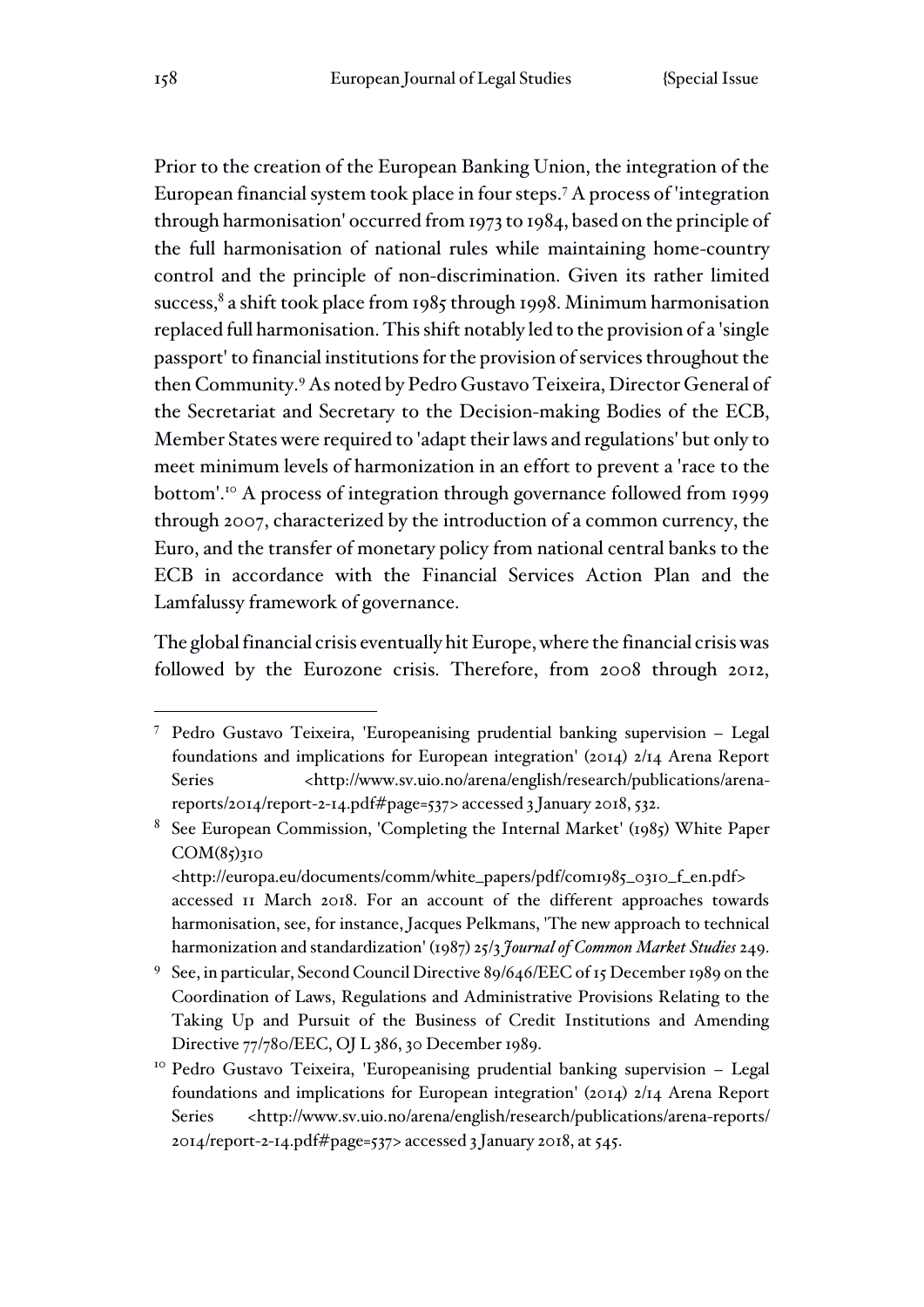Member States engaged in the fourth integration phase that may be described as 'integration through crisis', during which they implemented unilateral and intergovernmental actions $\mathbf{u}$  primarily aimed at safeguarding their own interests at the expense of the 'EU common interest'. During this period, while the making of banking regulation was divided between the European and the national levels of governance, the organisation of banking supervision, the enforcement of regulatory rules and the resolution of banks resided exclusively within the ambit of the Member States. This institutional framework corresponded to the traditional form of EU integration, described as an indirect or decentralised enforcement of EU law. On the one hand, rules for certain substantive issues were adopted at the EU level, subject to the principles of subsidiarity and proportionality, i.e. the EU would legislate in these fields only to the extent necessary. On the other hand, Member States were the primary enforcers of such rules through their own national supervisory frameworks. They also retained the power to legislate as long as a given action was not viewed as being better achieved at EU level.

This paper aims to analyse the rules enshrined in the SSM Regulation ('SSM-R') and their practical legal implications in order to show to what extent they differ from traditional modes of European integration. In other words, its purpose is to determine whether the SSM's features make it an 'original' or 'new' mode of European integration, thus breaking with the traditional modes of European legal integration.

Admittedly, the concept of European legal integration is a rather loose one.<sup>12</sup> Generally speaking, it is viewed as referring to a process of integration through law: while the law is a product of the European Union, the European

<sup>11</sup> Kaarlo Tuori and Klaus Tuori, *The Eurozone Crisis* (Cambridge University Press 2014); Thomas Beukers, Claire Kilpatrick and Bruno de Witte (eds), *Constitutional Change through Euro-Crisis-Law* (Cambridge University Press 2017); on the positive aspect of intergovernmentalism see Daniela Jaros, '"The Eurozone Crisis" – A Book Debate In Defence of "Good Intergovernmentalism"' (Verfassungsblog, 12 April 2014) <https://verfassungsblog.de/in-defence-of-good-intergovernmentalism-2/> accessed 9 March 2018;

<sup>12</sup> Hanne Petersen, Anne-Lise. Kjaer, Helle Krunke & Mikael Rask Madsen, 'General introduction: Paradoxes of European legal integration' in Hanne Petersen, Anne-Lise. Kjaer, Helle Krunke & Mikael Rask Madsen (eds) *Paradoxes of European legal integration* (Routledge 2008).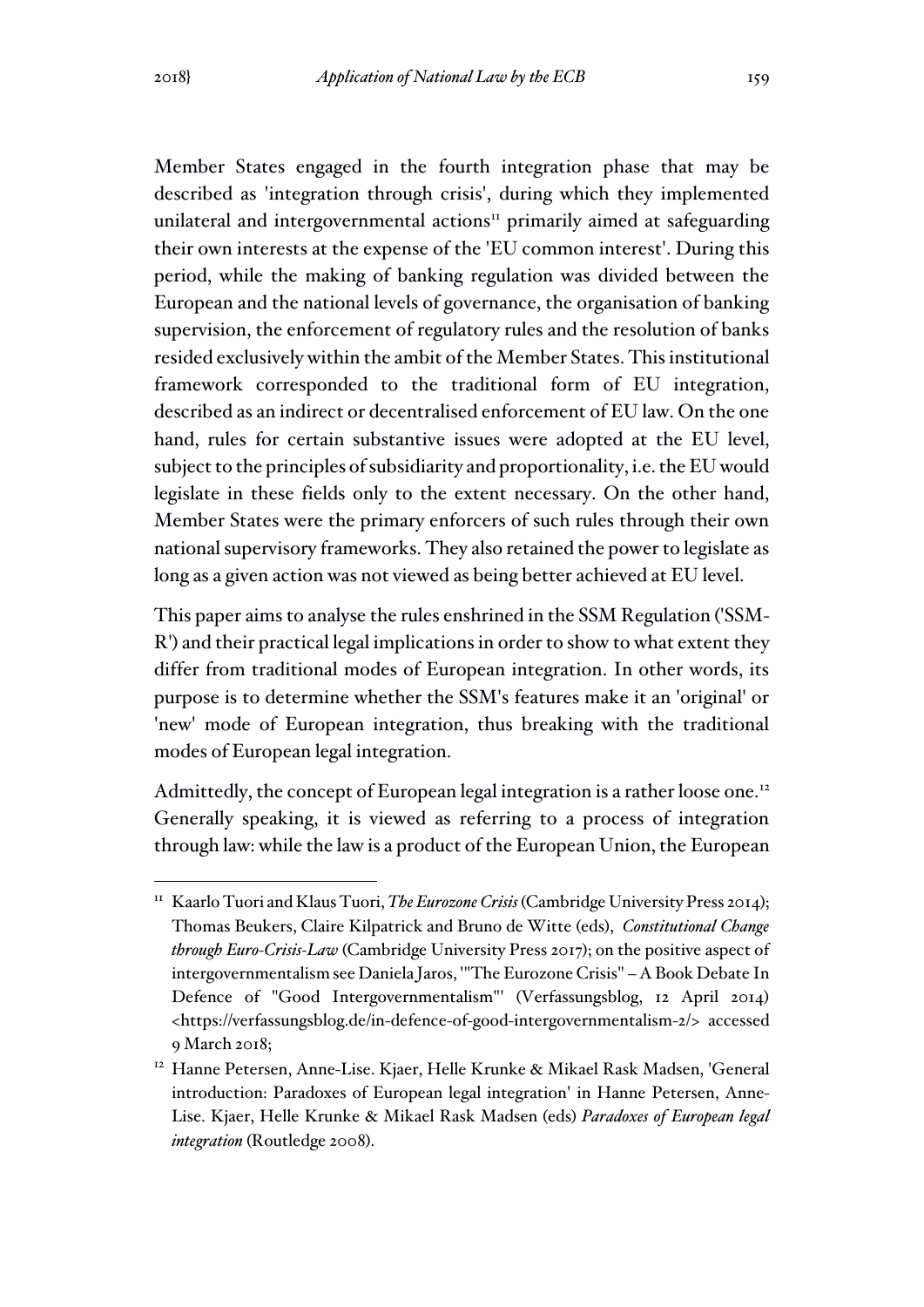Union is also, to some extent, a creature of the law.<sup>13</sup> For the purposes of this paper, European legal integration is used to refer to the process through which EU law gradually penetrates into the domestic law of its Member States,<sup>14</sup> or the process according to which EU law 'behaves like an occupying authority on foreign soil, by making use of national procedures and by mobilizing state organs so as to directly incorporate its norms with the national jurisdiction of the EU states'.<sup>15</sup>

By 'traditional mode of European integration', we refer to the ways in which EU law has penetrated the national legal orders so far. This pertains partly to the legal tools used by the EU institutions. Basic principles are entrenched in the EU's constitutive treaties, such as the principles of conferral, subsidiarity, proportionality, sincere cooperation, or equal treatment and nondiscrimination. In addition, the European legislator has at its disposal different acts of secondary legislation, namely regulations, directives, individual acts or acts of soft law. The Court of Justice of the European Union (CJEU) has recognized additional fundamental concepts, namely the principles of direct effect,<sup>16</sup> and of primacy of EU law.<sup>17</sup> It has also developed defining principles of interpretation with the aim of ensuring consistent application of EU law across the Member States, namely the principle of the autonomy of the EU legal order and of effectiveness of EU law.

In addition, EU law has traditionally penetrated the national orders according to two main patterns. First, the decentralized (or indirect) model of execution of EU law, which is by far the most common within the EU legal order, implies that while substantive law-making takes place at EU level, Member States are entrusted with the task of applying such rules according to their own procedures and through the national state organs. It is in this

<sup>13</sup> See Mauro Cappelletti, Monica Seccombe & Joseph Weiler (eds), *Integration through law: Europe and the American federal experience*, *Vol. 1: Methods, tools and institutions* (Walter de Gruyter and Co. 1986).

<sup>14</sup> Anne-Marie Burley & Walter Mattli, 'Europe before the Court: A political theory of legal integration' (1993) 47/1 International Organization 43.

<sup>&</sup>lt;sup>15</sup> Loïc Azoulai, 'The force and forms of European legal integration' (2011) 6 EUI Working Paper 1.

<sup>16</sup> Case 26/62 *Van Gend en Loos* EU:C:1963:1.

<sup>17</sup> Case 6/64 *Costa c. ENEL* EU:C:1964:66.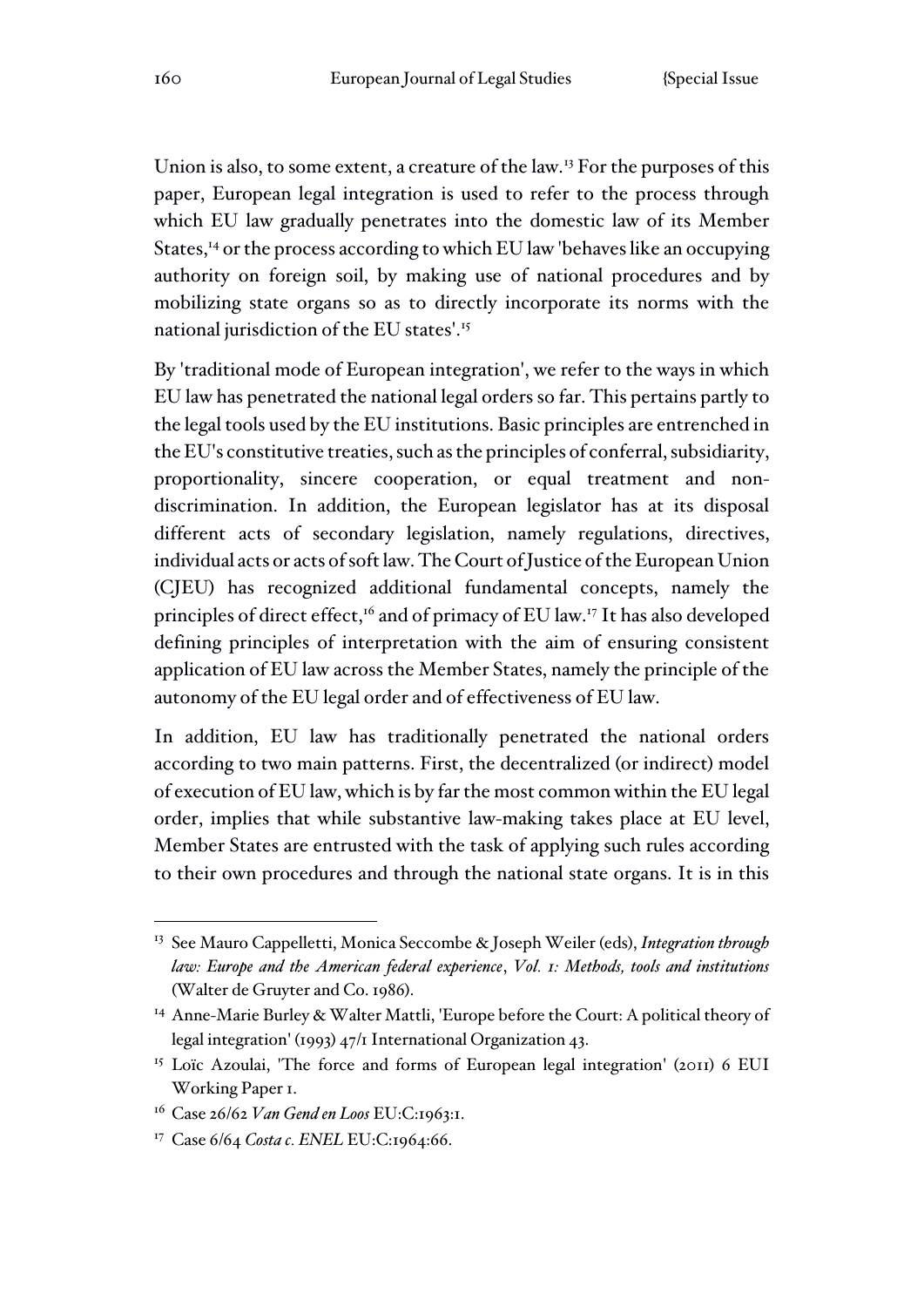context that the CJEU has recognized the principle of procedural autonomy of the Member States.<sup>18</sup> Second, the centralized (or direct) model of execution of EU law signifies that the EU institutions are responsible for the application, implementation and enforcement of EU rules. A typical example is competition law, for which the European Commission may impose fines and other sanctions on undertakings infringing the competition provisions of the Treaty on the Functioning of the European Union (TFEU).

Where does the SSM lie against this background? The SSM is intended to create 'an efficient and effective framework for the exercise of specific supervisory tasks over credit institutions by a Union institution' and to ensure 'the consistent application of the single rulebook to credit institutions'*.* <sup>19</sup> The ECB is its cornerstone. In accordance with Article 127(6) TFEU and Article  $4(1)$  and Article  $5(2)$  of Regulation (EU) 1024/2013 (SSM-R), almost all prudential powers over the Eurozone's largest banks and the power to regulate market access with regard to all banks in the Eurozone have been transferred to the ECB. Moreover, pursuant to Article 6 SSM-R, powers of indirect oversight over national competent authorities with regard to their supervision of smaller banks in the Eurozone have also been assigned to the ECB. Against this background, the SSM comprises several peculiar features. Our survey of these features will demonstrate how and why the SSM constitutes a new mode of European integration. As we will see, the SSM consists in a direct application by a European institution of national (rather than EU) law, thus breaking with the traditional ways in which EU law has so far penetrated the national legal systems (II). The paper then discusses the practical implications and complexities created by this original legal

<sup>18</sup> See, for instance, Case 33/76 *Rewe-Zentralfinanz eG and Rewe Zentral AG v. Landwirtschaftskammer für das Saarland* EU:C:1976:188, 5: '[…] in the absence of Community rules on this subject, it is for the domestic legal system of each Member State to designate the courts having jurisdiction and to determine the procedural conditions governing actions at law intended to ensure the protection of the rights which citizens have from the direct effect of Community law, it being understood that such conditions cannot be less favourable than those relating to similar actions of a domestic nature […] the position would be different only if the conditions and time-limits made it impossible in practice to exercise the rights which the national courts are obliged to protect'.

<sup>&</sup>lt;sup>19</sup> Recital 87 SSM-R.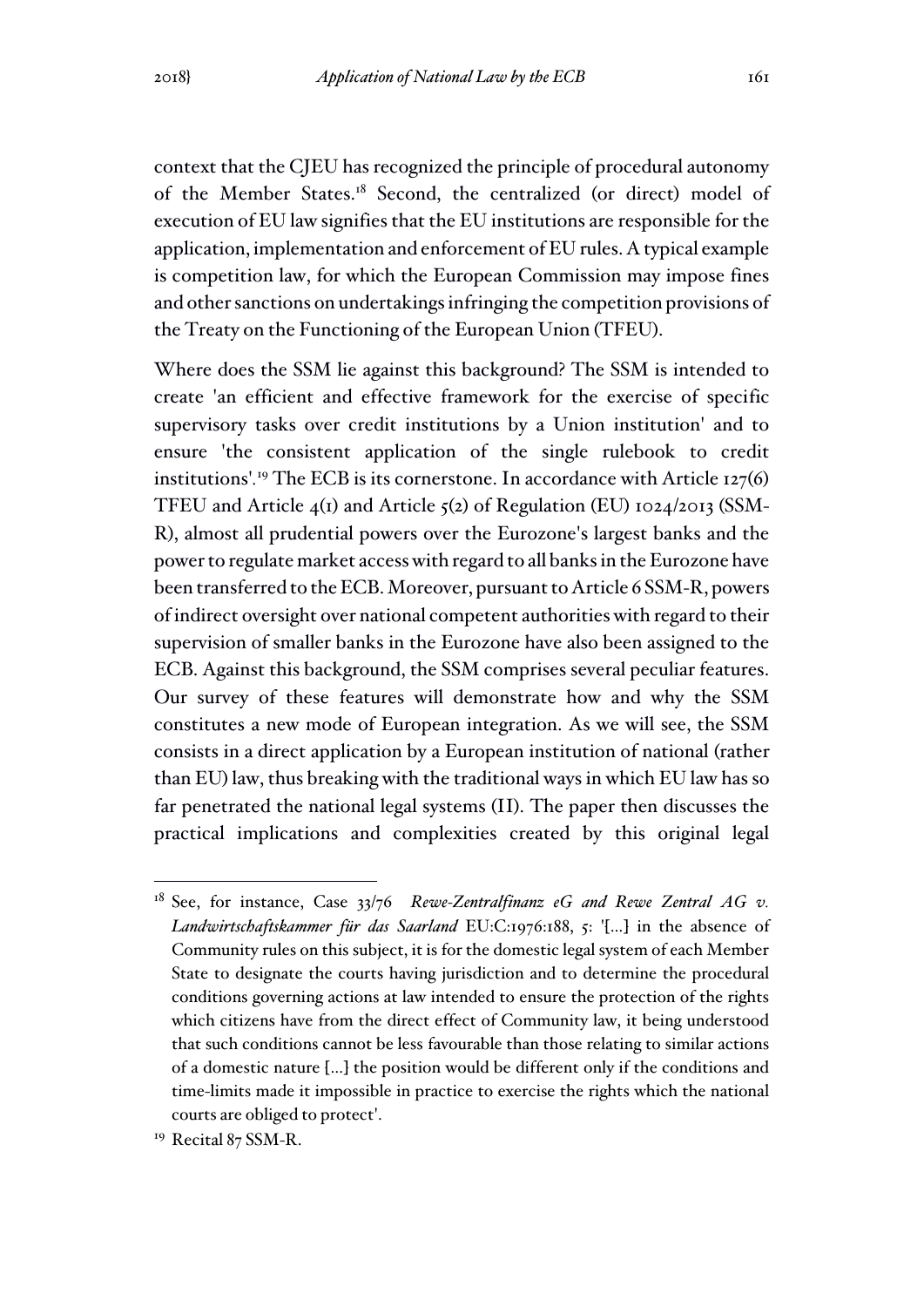framework (III) before looking at it in light of the theory of European integration (IV).

#### II. SURVEYING THE NOVEL FEATURES OF THE SSM

The SSM is based on a fundamental distinction between banking regulation and banking supervision. While the former mostly refers to prudential rules<sup>20</sup> applicable to credit institutions, the latter relates to the enforcement of those prudential rules and the structure of the authorities responsible for enforcement.

Systemic risks inherent in the previous system of national supervision of credit institutions operating within an integrated European market were very clearly exposed during the Eurozone crisis. The EU and, in particular, the Member States of the Eurozone realized that the discrepancy between the different supervision of credit institutions across the Eurozone by the national supervisors gave rise to profound deficiencies and put the sustainability of the whole system at risk. Just as the creation of the monetary union was intended to solve the 'impossible trinity'<sup>21</sup> of fixed exchange rates, free movement of capital and autonomous monetary policy, the creation of the banking union was aimed at solving the 'financial trilemma'<sup>22</sup> of financial

<sup>&</sup>lt;sup>20</sup> 'Prudential' means relevant to the stability of the financial markets. Typical 'prudential rules' are therefore capital or liquidity requirements for banks or governance requirements. In addition to 'prudential rules', there are other rules banks must comply with, such as, for example, rules related to consumer protection, which are not prudential as their primary objective differs from that of the stability of the financial markets (what may be best for the protection of consumer interests may not be best in terms of financial stability). In practice, of course, the distinction is not always clear-cut, given that overall compliance with non-prudential rules has an impact on compliance with prudential rules and vice-versa.

<sup>21</sup> Robert A. Mundell, 'Capital Mobility and Stabilization Policy under Fixed and Flexible Exchange Rates' (1963) 29 Canada Journal of Economics 475; Marcus J. Fleming, 'Domestic Financial Policies under Fixed and under Floating Exchange Rates,' (1962) 9 IMF Staff Papers 369; Maurice Obstfeld, Jay Shambaugh and Alan Taylor 'The Trilemma in History: Tradeoffs among Exchange Rates, Monetary Policies, and Capital Mobility' (2005) 87 Review of Economics and Statistics 423-438.

<sup>22</sup> Dirk Schoenmaker, 'The Financial Trilemma' (2011) Economics Letters 111 <https://papers.ssrn.com/sol3/papers.cfm?abstract\_id=1340395> accessed 3 May 2018.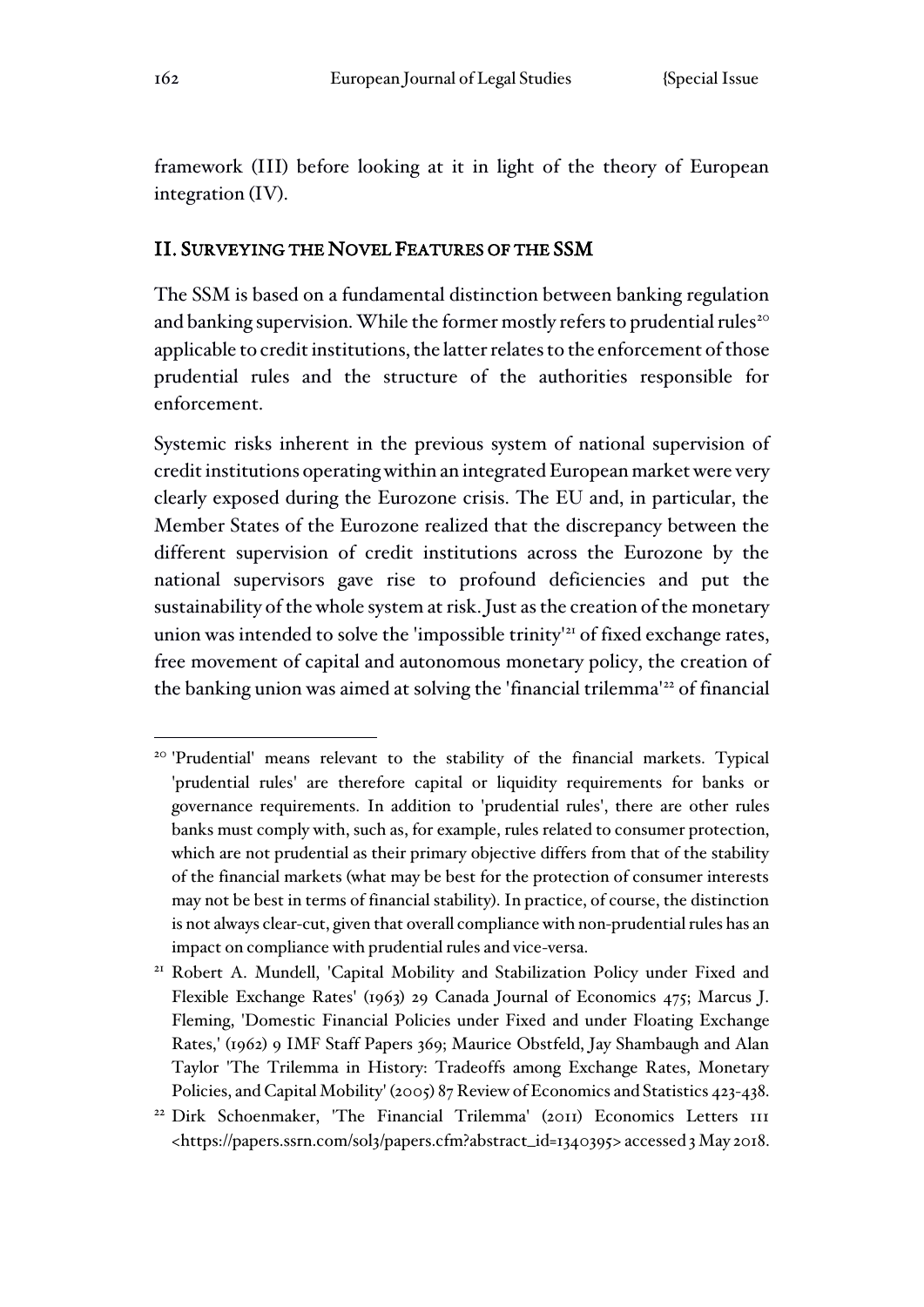stability, national financial regulation and cross-border banking (financial integration). In order to safeguard financial stability and an integrated banking market, Member States thus decided that action at EU level was necessary, since only further integration of financial regulation across the EU could address the many challenges<sup>23</sup> brought about by the Eurozone crisis. Against this background, the SSM was conceived and the SSM-R and the SSM-FR were adopted in 2013 and 2014 respectively.

As far as the SSM-R is concerned, its recitals stress the need for more European integration and are thus in line with the traditional *méthode communautaire*. The recitals also point to the fragmentation of the financial sector and the threat it poses to other EU policies, namely the single monetary policy and the internal market. This gives rise to a need to intensify the integration of banking supervision, which in turn will bolster the Union, restore financial stability, and ultimately lead to economic recovery.<sup>24</sup>

As mentioned above, instead of harmonising national substantive prudential laws,<sup>25</sup> the SSM-R focuses exclusively on the modes of supervision of credit institutions. In other words, it does not focus on the content of the rules applicable to credit institutions, but on the interplay between supervisors, as well as the tasks and powers of the latter. Below (see Section III.1), we discuss how this plays out in practice and examine the extent to which the ECB does in fact act as a regulator, notwithstanding the supposed deference to national prudential rules, by virtue of its mandate.

<sup>&</sup>lt;sup>23</sup> It should also be noted that participating in the Banking Union was made a condition for receiving loans from the European Stability Mechanism (ESM) that was set up as a result of crisis to provide emergency loans to Eurozone Member States that have (had) difficulties servicing their sovereign debt obligations. On the conditionality of the 'troika's' loans to Eurozone countries in distress, see also Tuori and Tuori (n 13).

<sup>24</sup> See, for instance, Recital 2 of the SSM-R, which provides that: 'The present financial and economic crisis has shown that the integrity of the single currency and the internal market may be *threatened by the fragmentation* of the financial sector. It is therefore *essential to intensify the integration of banking supervision* in order to bolster the Union, restore financial stability and lay the basis for economic recovery' [emphases added].

<sup>&</sup>lt;sup>25</sup> On the harmonisation of prudential rules, see below under 3.2.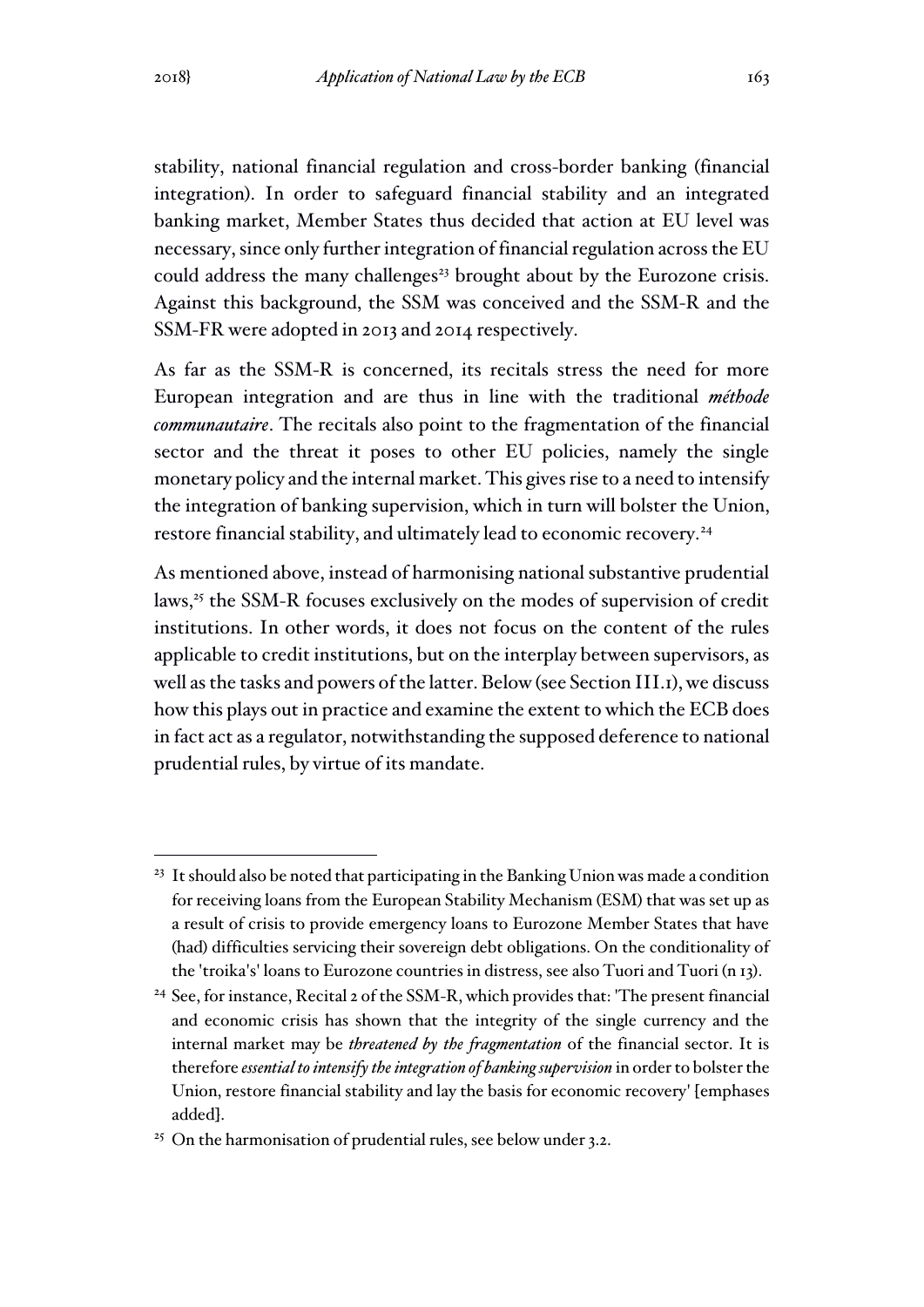In line with other processes that aim to further European integration, the SSM-R centralises banking supervision at the ECB. Supervision of credit institutions, previously within the remit of national authorities, is now the responsibility of the ECB. Given the limits of Article  $127(6)$  TFEU,<sup>26</sup> which only provides for the power to confer 'specific tasks' regarding prudential supervision to the ECB, the European legislator could not opt for a total transfer of supervisory tasks to the ECB. Instead, it has set up a complex supervisory architecture, involving both the European and the national levels. While the aim of the SSM-R is to centralise supervision at the ECB, the SSM creates a continuing role for the national authorities, relying on them for expertise, implementation, and, at a more basic level, manpower.<sup>27</sup> However, the SSM-R avoided relying on clear-cut criteria to divide the respective competences of the ECB and the national supervisors. Instead, the concept of 'significance' of credit institutions (Article  $6(4)$  SSM-R)<sup>28</sup> is at the heart of the SSM-R: the ECB is now the sole institution responsible for the supervision of 'significant institutions', with further responsibility to devise the so-called 'common procedures'<sup>29</sup> and to indirectly supervise 'less

<sup>28</sup> Significance is determined based on criteria set out in Article 6 (4) SSM-R, the list of supervised credit institutions and financial holding companies, updated in 2017, is available at

<sup>&</sup>lt;sup>26</sup> Article 127(6) TFEU forms the legal basis of the SSM-R, which was thus adopted unanimously by the Member States. It provides that 'The Council, acting by means of regulations in accordance with a special legislative procedure, may unanimously, and after consulting the European Parliament and the European Central Bank, confer specific tasks upon the European Central Bank concerning policies relating to the prudential supervision of credit institutions and other financial institutions with the exception of insurance undertakings'.

<sup>27</sup> Gianni Lo Schiavo, 'The Single Supervisory Mechanism: Building a New Top-Down Cooperative Supervisory Governance in Europe' in Federico Fabbrini et al. (eds), *What Form of Government for the European Union and the Eurozone?* (Hart 2015).

<sup>&</sup>lt;https://www.bankingsupervision.europa.eu/ecb/pub/pdf/list\_of\_supervised\_entitie s\_20160331.en.pdf?54830cfdd60d51025d0fd0716d4376e2> accessed 3 January 2018.

<sup>&</sup>lt;sup>29</sup> 'Common procedures' are: Authorisation of credit institutions and withdrawal of authorisations of credit institutions (Article 4 (1) (a) SSM-R) and as well as the assessment of notifications of the acquisition and disposal of qualifying holdings in credit institutions (Article 4 (1) (c) SSM-R).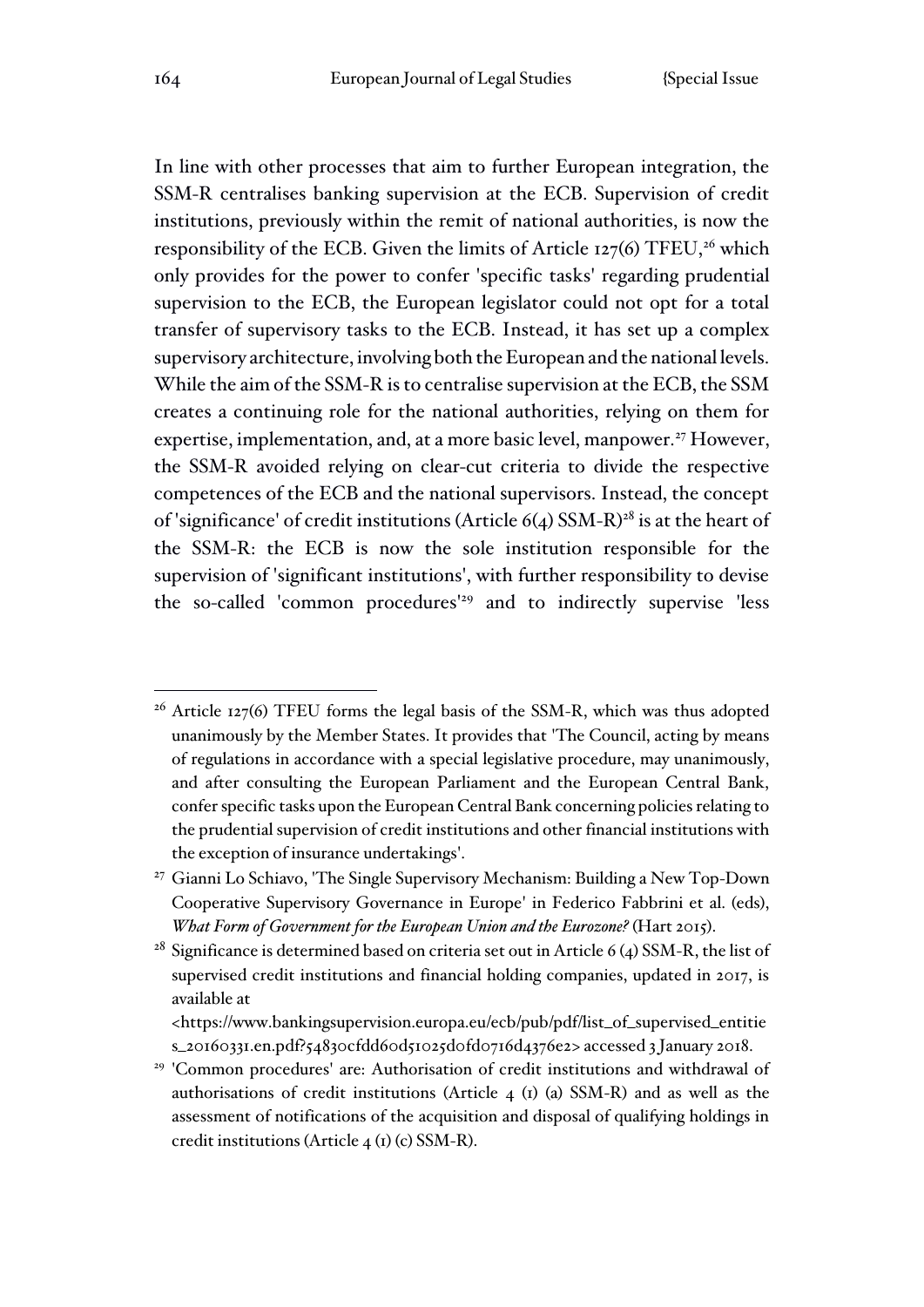significant institutions'.<sup>30</sup> National competent authorities retain certain powers with regard to significant institutions (i.e. anti-money-laundering) and the power to directly supervise less significant institutions.

The SSM has been described as a 'unique and unprecedented juxtaposition of European and national competences', including: (i) exclusive competences of supervision of the ECB; (ii) national competences of supervision; (iii) instruction/oversight competences of the ECB; and (iv) shared and parallel competences among the ECB and national supervisors.<sup>31</sup> In parallel to this division of competences, the SSM-R has also introduced an 'integrating' organizational set-up through the creation of so-called Joint Supervisory Teams (JSTs).<sup>32</sup> Supervisors at the ECB and from national competent authorities work together on a daily basis in JSTs led by JST-coordinators at the ECB. European and national competences are thus deeply intertwined, even though the ECB has the final say about the qualification of a credit institution.

While the SSM-R relies on a dichotomy between banking regulation and banking supervision and primarily deals with the latter, it nonetheless does not ignore the former entirely. Instead, it deals with regulation in an original and somewhat troubling manner, since it relies, to an unprecedented extent, on national substantive laws. It does so according to three distinct schemes.

Firstly, Article 4(3) SSM-R expressly provides that the ECB is to apply 'all relevant Union law' while carrying out the tasks conferred on it by the SSM-R, which may imply applying national laws directly. This may occur in two situations. Where Union law is composed of Directives, the ECB is required to apply 'the national legislation transposing those Directives', which may thus differ from one Member State to another. Alternatively, where Union law is composed of Regulations and where such Regulations grant options for Member States, the ECB is equally required to apply 'the national legislation exercising those options', which similarly is likely to differ across the Member States.

<sup>30</sup> 'Guide to Banking Supervision' (ECB) <https://www.bankingsupervision.europa.eu/ ecb/pub/pdf/ssmguidebankingsupervision201411.en.pdf> accessed 3 January 2018.

 $3<sup>I</sup>$  Teixeira (n 9) at 554.

 $32$  Recital 79 of the SSM-R; Articles 3-6 SSM-FR.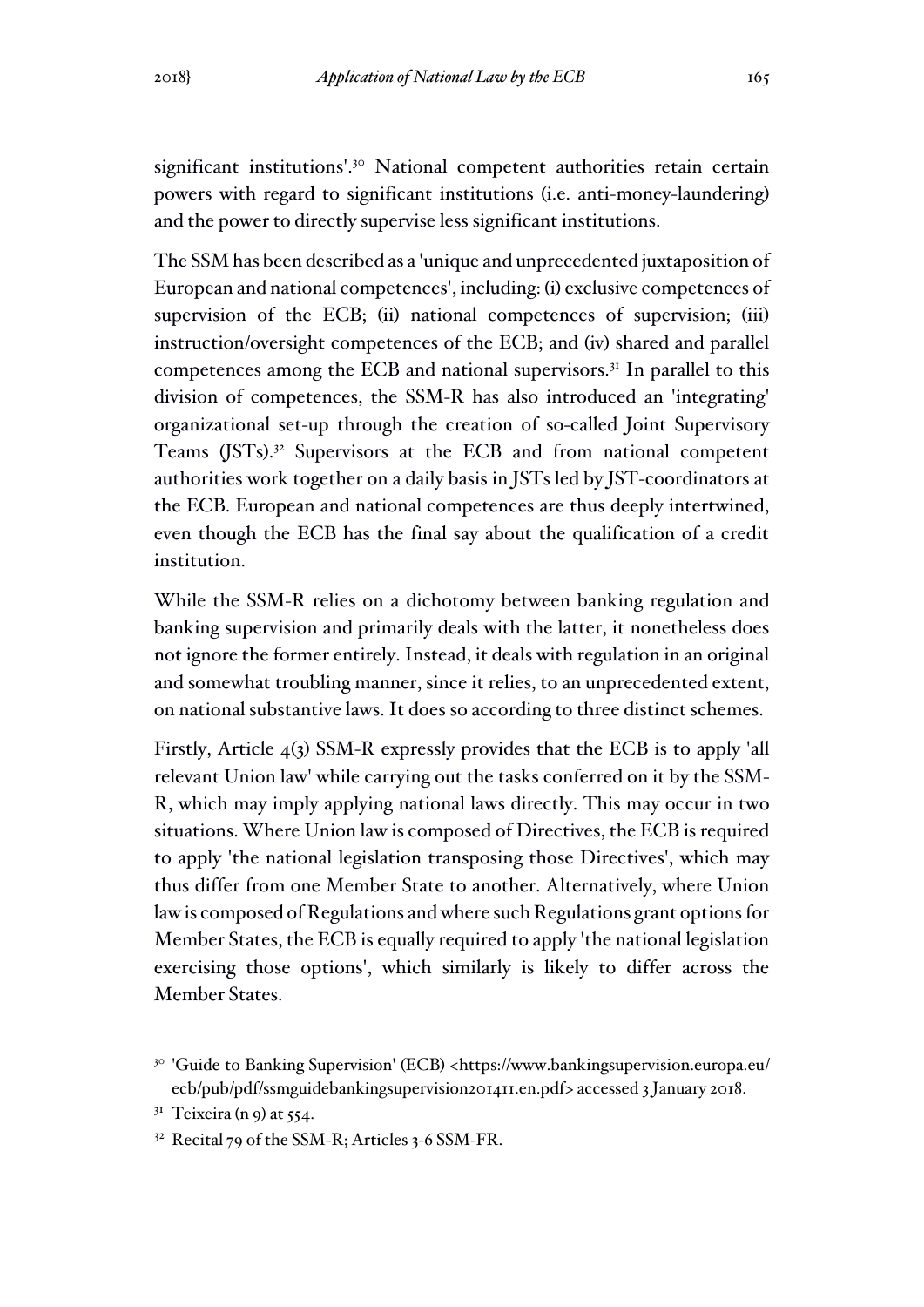Secondly, Article 6(5)(a) SSM-R grants the ECB powers through which it shall instruct – through regulations, guidelines or general instructions – national regulators on how they are to perform their supervisory tasks<sup>33</sup> and on how they are to adopt their supervisory decisions. In other words, even when it does not have an exclusive competence, the ECB has been granted the power to instruct national regulators on how to apply their respective national laws.

Thirdly, under the third subparagraph of Article  $9(1)$  SSM-R, when the ECB lacks certain powers to carry out the tasks conferred on it by the SSM-R, the ECB may instruct national regulators to make use of their powers 'under and in accordance with the conditions set out in national law'. In other words, the ECB may require national regulators to fill in when it is itself not entitled to intervene.

Hence, for the first time in the history of EU integration, an EU institution must make direct use of national law while carrying out the tasks conferred on it by EU law. The following sections scrutinize the various practical implications of the aforementioned provisions and show how these provisions ultimately create what can be described as a new form of integration.

# III. ISSUES ARISING FROM THE DIRECT APPLICATION OF NATIONAL LAW BY THE ECB

The aforementioned Articles  $4(3)$ ,  $6(5)(a)$  and  $9(1)$  SSM-R raise difficult questions about the delineation of competences between the ECB and national competent authorities, on the one hand, and the extent to which national laws are applicable, on the other hand. A delineation of competences and a common understanding of the applicable law is, however, necessary to understand: (a) the degree to which integration is intended by the SSM-R and (b) the contexts in which national supervisors (and consequently Member States) remain competent. In the absence of clarity on the distribution of competences, legal certainty and foreseeability are undermined. In this regard, three types of problems can be identified.

<sup>33</sup> Excluding the authorisation of credit institutions, the withdrawal of authorisations of credit institutions (Article  $\phi_1(x)$ ), and the assessment of notifications of the acquisition and disposal of qualifying holdings in credit institutions (Article  $4 \text{ (r)} \text{ (c)}$ ).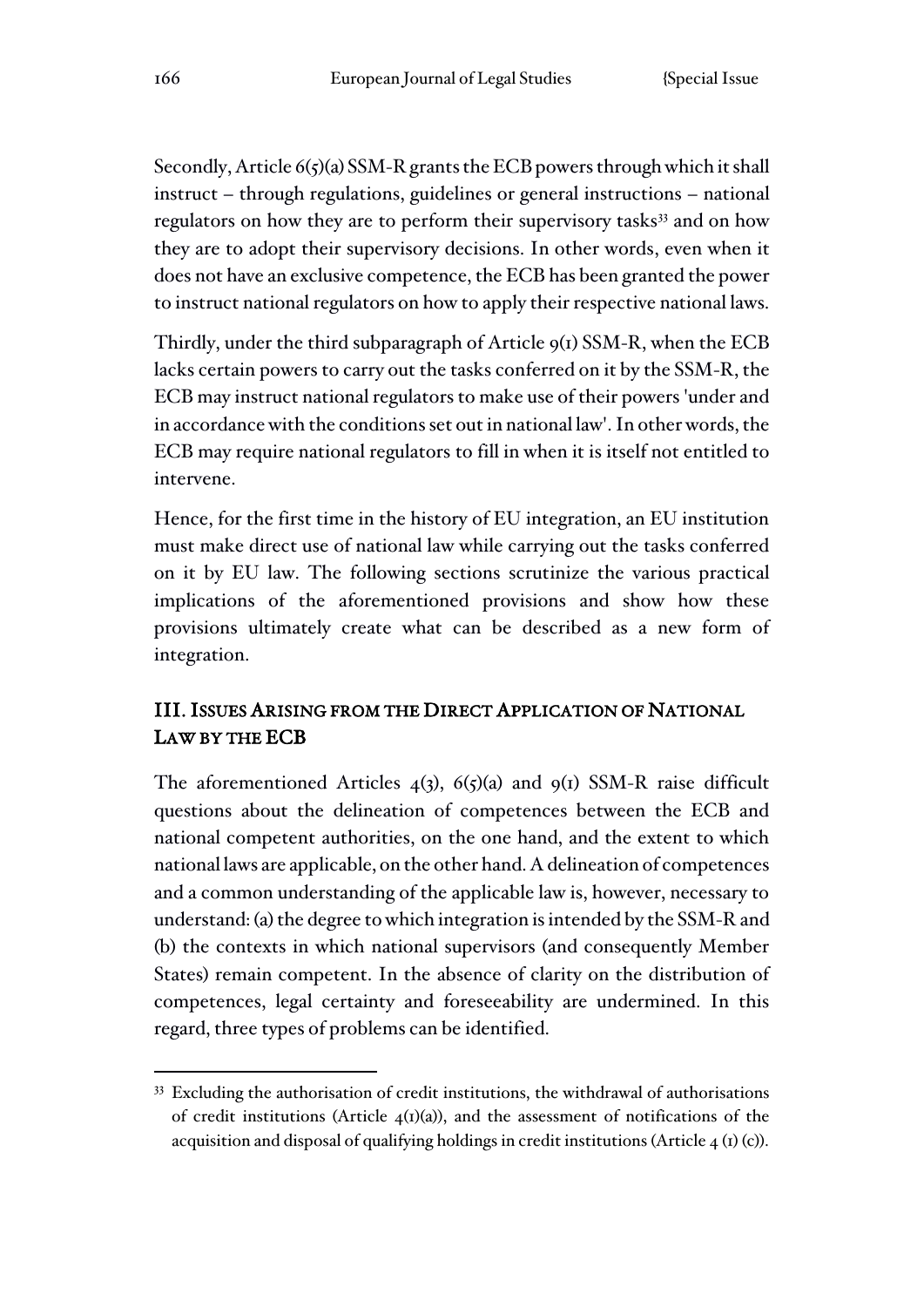First, in many cases, the transposition of directives is deeply embedded in pre-existing national provisions, partly in order to take into account national legislative and regulatory specificities. From the perspective of EU law, the purpose of directives is to harmonize substantive rules and outcomes while leaving it to Member States to choose the means for achieving this goal.<sup>34</sup> Therefore, it is often not easy to disentangle a national provision that corresponds to part of an EU directive from other provisions or parts of provisions that do not stem from EU law. However, this question must not be confused with the question of the division of competences between national authorities and the ECB.

Second, national provisions are not only surrounded by other provisions within their national legal settings but may also have to be interpreted or applied in a specific way due to domestic case-law, soft-law instruments or administrative acts or practice. Can the ECB treat national legal provisions as black letter law that it can interpret autonomously, disregarding the national context of these provisions? The SSM-R leaves that question open.

Third (3.3.), in the absence of a harmonized European administrative procedural law, the question of the extent to which the ECB is bound by procedural provisions that are part of national law arises. The SSM-R and the SSM-FR do contain a minimum of general procedural provisions. However, the regulations remain silent about whether national administrative provisions (e.g. deadlines) have to be applied in addition to those general provisions and about what happens when national provisions are more specific while not contradictory to those general provisions set in the regulations.

The following subsections explore these three problem areas, linking them to current case law pending before the CJEU and the ECB's initial positions on these issues to date. In a fourth subsection (III.4), the paper looks at how these practical implications play out in the context of applicable remedies.

<sup>34</sup> Article 288(3) TFEU; see further detail in Ulrich Haltern, *Europarecht* (Mohr Siebek UTB 2007) 336.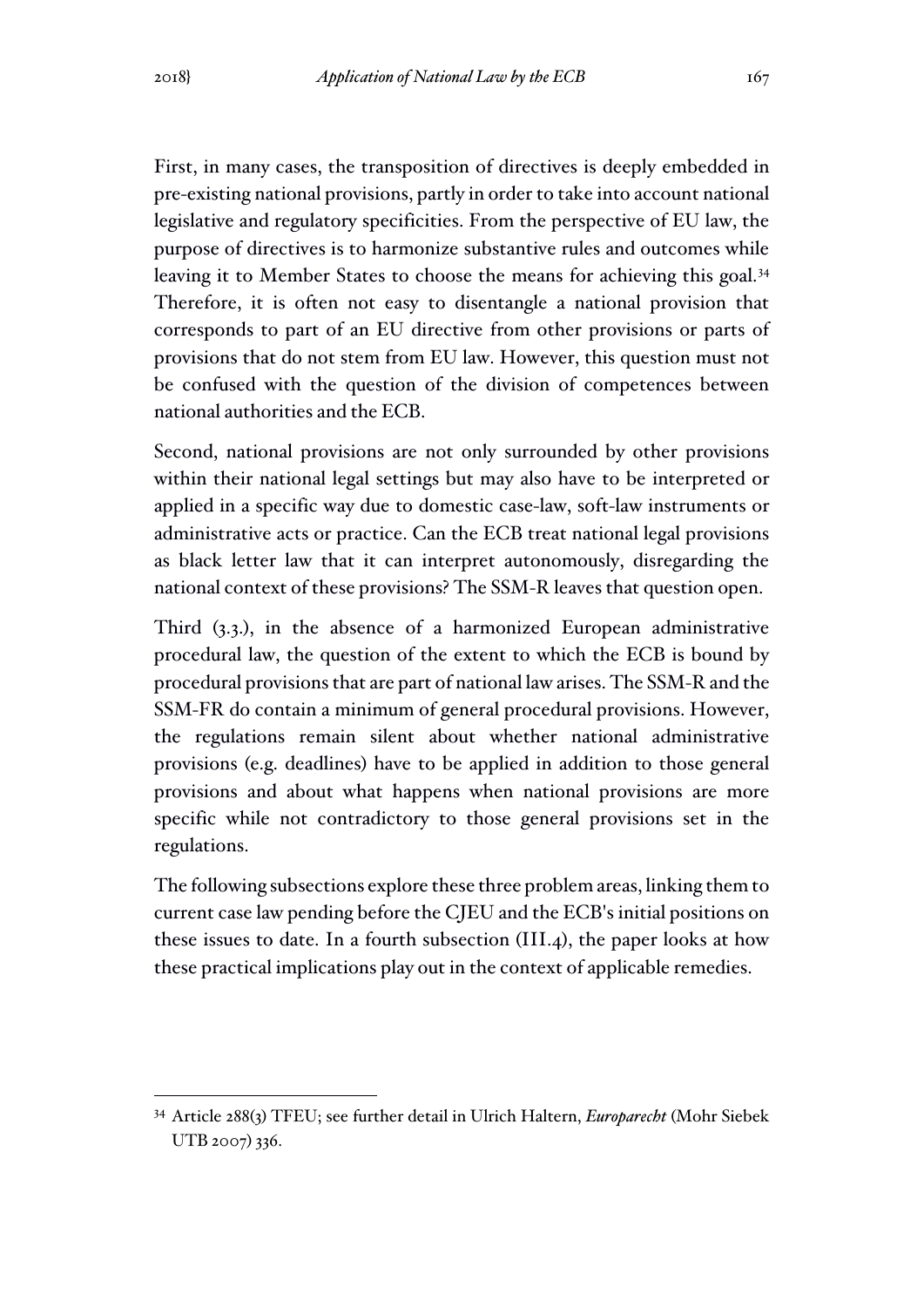## *1. National Provisions Qualifying for Direct Application by the ECB under Article 4(3) SSM-R*

For the purpose of banking supervision, the ECB may only apply national law within the limits of the competences transferred to it on the basis of Article 127(6) TFEU, and therefore by Articles  $4(1)$  and  $5(2)$  SSM-R, and not beyond. Essentially, the ECB is competent to exercise all prudential supervisory powers with regard to credit institutions and financial holding companies, while Member States and their authorities remain competent for areas such as anti-money laundering and consumer protection with regard to banks, capital markets and insurance regulation as a whole, as well as for civil and company law issues. In practice, it is often difficult to delineate the competences transferred to the ECB from those remaining within the remit of national competent authorities and other national authorities. It is therefore not surprising that this issue has already given rise to two preliminary references to the CJEU,<sup>35</sup> *VTB Bank AG v Österreichische Finanzmarktaufsicht* and *Fininvest and Berlusconi v ECB*, and has been addressed in a statement by the ECB in a letter sent to all supervised banks.<sup>36</sup>

However, once this delineation is made and it is established that a certain task is within the competence of the ECB, Article  $4(3)$  and Article 9 SSM-R will come into play. As explained above, for the purpose of fulfilling its tasks, the ECB may use directly applicable EU law (regulations), national law transposing EU law (directives) and national law exercising options granted to Member States. According to Article 9(1) Subparagraph 3 SSM-R it also has a third option. If needed for the fulfilment of the tasks assigned to it under Article  $_4$ (1) SSM-R, the ECB may instruct national competent authorities to make use of law that is not transposing EU law on behalf of the ECB. This third category can also be described as the ECB's indirect

<sup>35</sup> Case C-52/17 *VTB Bank (Austria) AG v Österreichische Finanzmarktaufsicht*  EU:C:2018:178, Case C-219/17 *Fininvest and Berlusconi v ECB*, see also Raffaele D'Ambrosio, 'The ECB and NCA liability within the Single Supervisory Mechanism' (2015) *Banca d'Italia Quaderni di Ricerca Giuridica della Consulenza Legale* 78, 79.

<sup>&</sup>lt;sup>36</sup> European Central Bank, 'Additional clarification regarding the ECB's competence to exercise supervisory powers granted under national law' <https://www.bankingsupervision.europa.eu/banking/letterstobanks/shared/pdf/201 7/Letter\_to\_SI\_Entry\_point\_information\_letter.pdf?abdf436e51b6ba34d4c53334f01 97612> accessed 3 January 2018.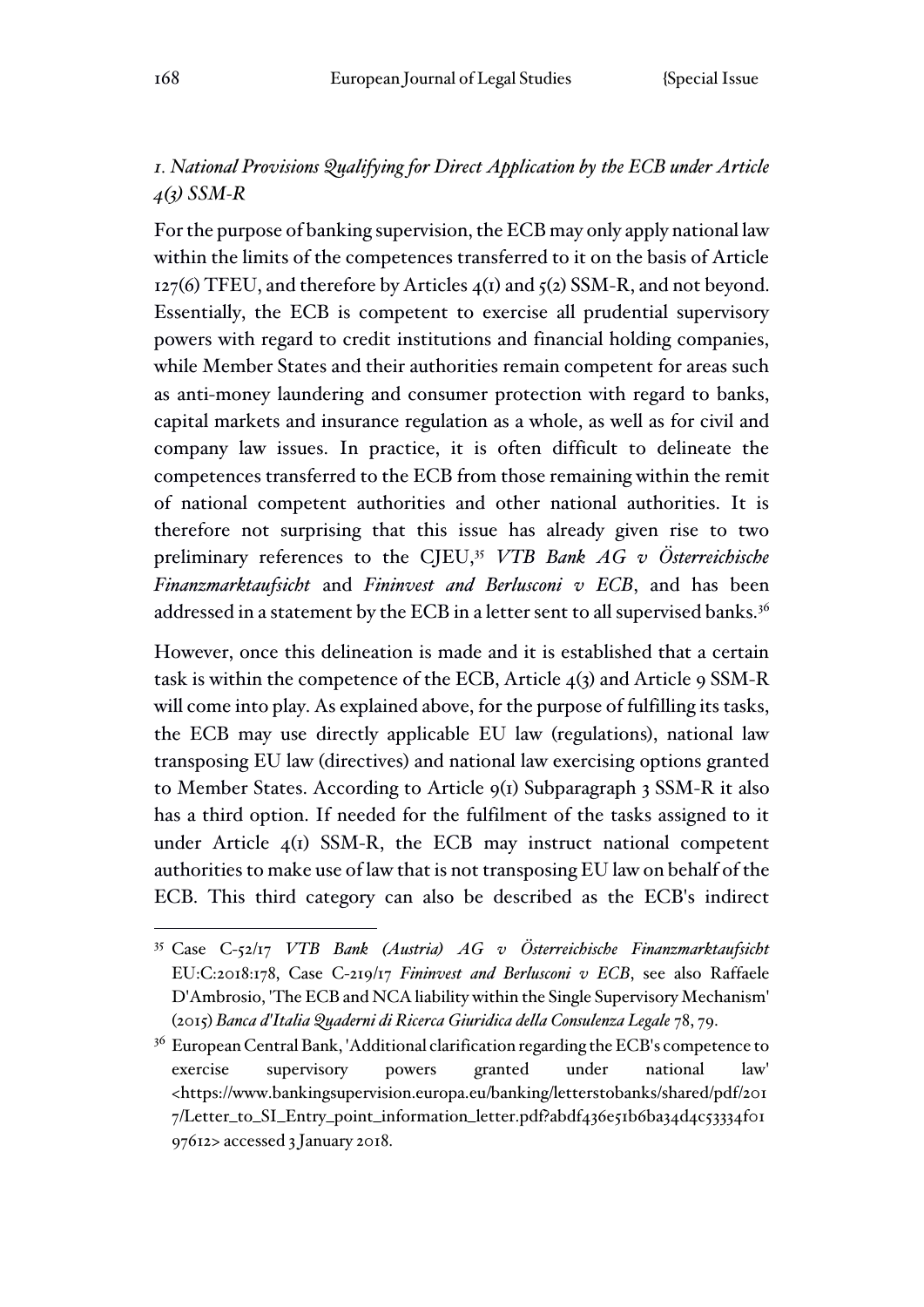competence to make use of national law. In sum, the question whether the ECB can make use of a power assigned to competent authorities by national law has to be answered in a two-step-approach: (i) Is the ECB acting within the remit of Articles  $4<sub>(1)</sub>$  and  $5<sub>(2)</sub>$  SSM-R? (ii) If yes, is the provision it is intending to use a transposition of EU law or is it purely a national provision? If the former is the case, the ECB may apply that provision directly. If the latter is the case, it may instruct the relevant national authority to make use of this power on behalf of the ECB. As noted above, it is often difficult to determine whether a provision is 'purely national' or an implementation of EU law, given that laws implementing directives are often embedded into the national context and not so easy to disentangle.

Both issues, the delineation of the ECB's competences from those of national competent authorities and the extent to which national laws apply, are complex. As noted, two requests for a preliminary ruling have been filed so far, each addressing a different aspect of the question. In *VTB v Österreichische Finanzmarktaufsicht*, the compatibility of a national provision with EU law is disputed<sup>37</sup> while in *Fininvest and Berlusconi v ECB*, the applicant

<sup>37</sup> Case C-52/17 *VTB Bank (Austria) AG v Österreichische Finanzmarktaufsicht*  EU:C:2018:178*.* The relevant question referred is 'Does EU law (in particular, Article 395(1) and (5) of Regulation (EU) No 575/2013 [...] *preclude* a national provision such as that which was contained in Paragraph  $97(1)(4)$  of the Bankwesengesetz (Law on Banking) [...] where, despite the fact that the conditions for applying the exemption provided for in Article 395(5) are satisfied, (absorption) interest is levied for a breach of Article 395(1)?' Put differently, the question is whether EU law can bar the use of a national provision aimed at economic oversight (which is outside the scope of the SSM-R) if that provision is linked to a breach of a prudential requirement (within the scope of the SSM-R). The advocate general's opinion from 13 March 2018 suggests that it does (para 67-69), arguing that making use of the national provision would distort the prudential provision in question. In its ruling of 7 August 2018, the Court came to the same conclusion as the AG. However, the main point the Court makes is that the national provision is linked to a breach of Article  $395(i)$  CRR (automatically levying an interest) without examining the conditions of Article  $395(5)$  CRR under which a breach of Article  $395(1)$  would be allowed. It therefore concludes that Article  $97(I)(4)$  of the Bankwesengesetz is not compatible with EU law. With regard to the general qualification of the 'absorption of interest' as provided for in Article  $97(1)(4)$ , the Court further held that it must be qualified as administrative measures in the sense of Article 65(1) of the CRD IV (therefore 'implementing EU law').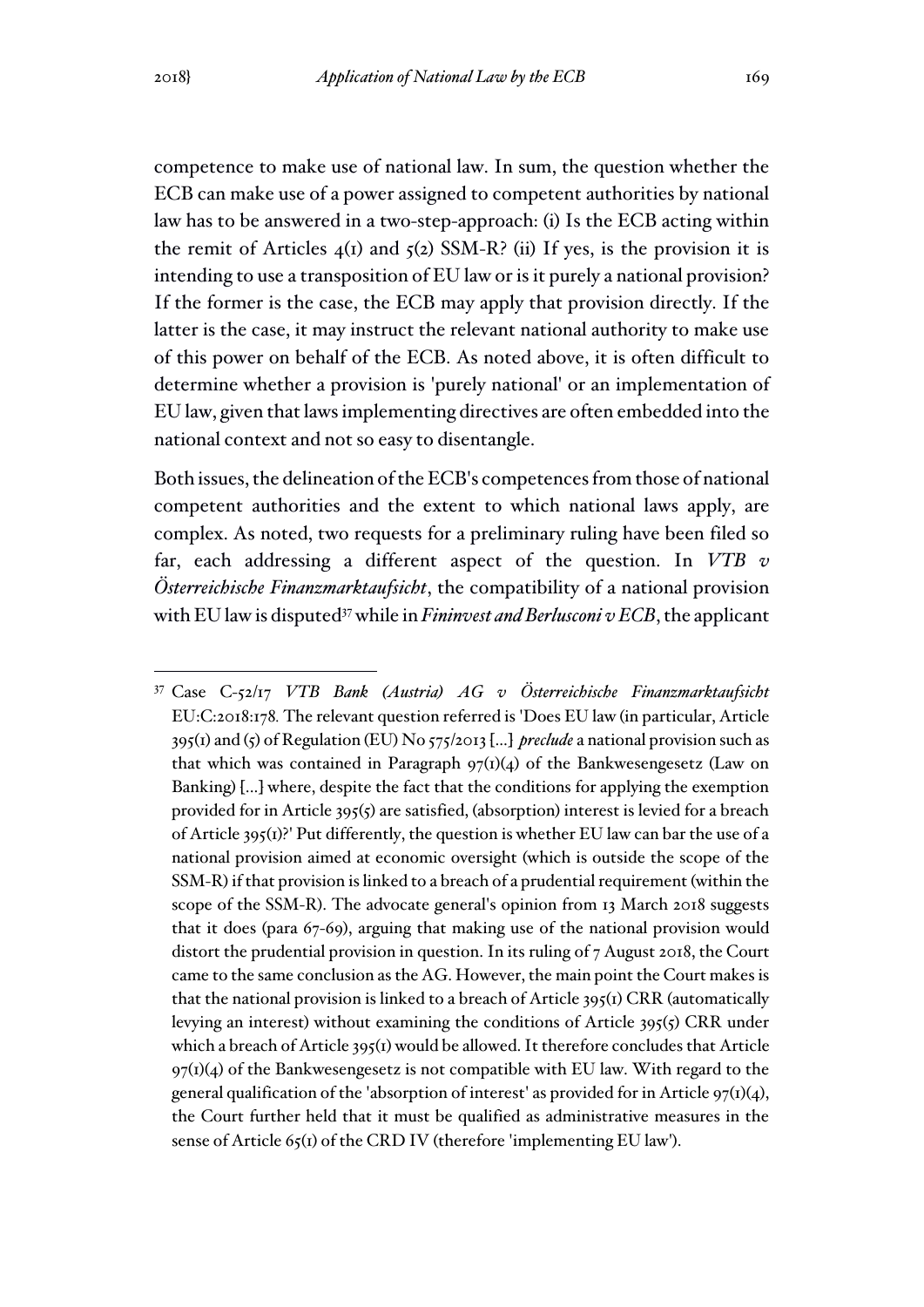has challenged what it considers to be an inaccurate application of domestic law by the ECB under Article  $4(3)$  SSM-R.<sup>38</sup>

### *2. Uniform Application of Implemented Directives Across the SSM*

The ECB might understandably wish to apply a harmonized set of rules across the 19 SSM Member States, given that the aim of the Banking Union is to level the supervisory playing field. If banking supervision is to be integrated, all banks should be subject to the same set of rules. The opposite is true if banks across Member States are treated differently based on diverging implementations of EU law. Indeed, applying 19 different implementations of the Basel III framework, which has been transposed at EU level in the form of a directive, namely Directive (EU) No 2013/36 (Capital Requirement Directive 'CRD IV'), and Regulation (EU) No 575/2013 (Capital Requirements Regulation 'CRR'), inevitably raises several challenges for the ECB.<sup>39</sup>

First, the ECB is faced with multiple national laws, which are highly fragmented, partly because the current directives and regulations that set out prudential rules comprise over a hundred options and discretions left to the

<sup>38</sup> Case C-219/17 *Fininvest and Berlusconi v ECB*: The applicants raise the issue of the distinction between the question of competence and of the correct application of national law. In a first set of pleas, the applicants have called into question the ECB's expansion of its powers under Article  $4(1)(c)$  and Article 15 of the SSM-R, while, in a second set, they allege that the ECB has violated the principles of lawfulness, legal certainty and the foreseeability of the administrative action in applying Article 4(3) of the SSM-R and the national transposition of the applicable provisions, Article 23(1) and (4) of the CRD IV.

<sup>39</sup> The harmonized set of material rules applying to banking regulation in the EU is commonly referred to as the 'Single Rulebook'. It consists of the CRD IV, the CRR and other legal acts such as, in particular, Regulatory Technical Standards (RTS) and Implementing Technical Standards (ITS) adopted at the level of the European Banking Authority (EBA), as well as Guidelines issued by the EBA. Whether the 'Single Rulebook' provides for a truly harmonized set of rules has been critically challenged. See Valia Babis 'Single Rulebook for Prudential Regulation of Banks – Mission Accomplished?' (2014) University of Cambridge Faculty of Law Research Paper 37/2014 <https://papers.ssrn.com/sol3/papers.cfm?abstract\_id=2456642> accessed 4 January 2018 and Angelo Baglioni, *The European Banking Union* (Palgrave MacMillan 2016) 21.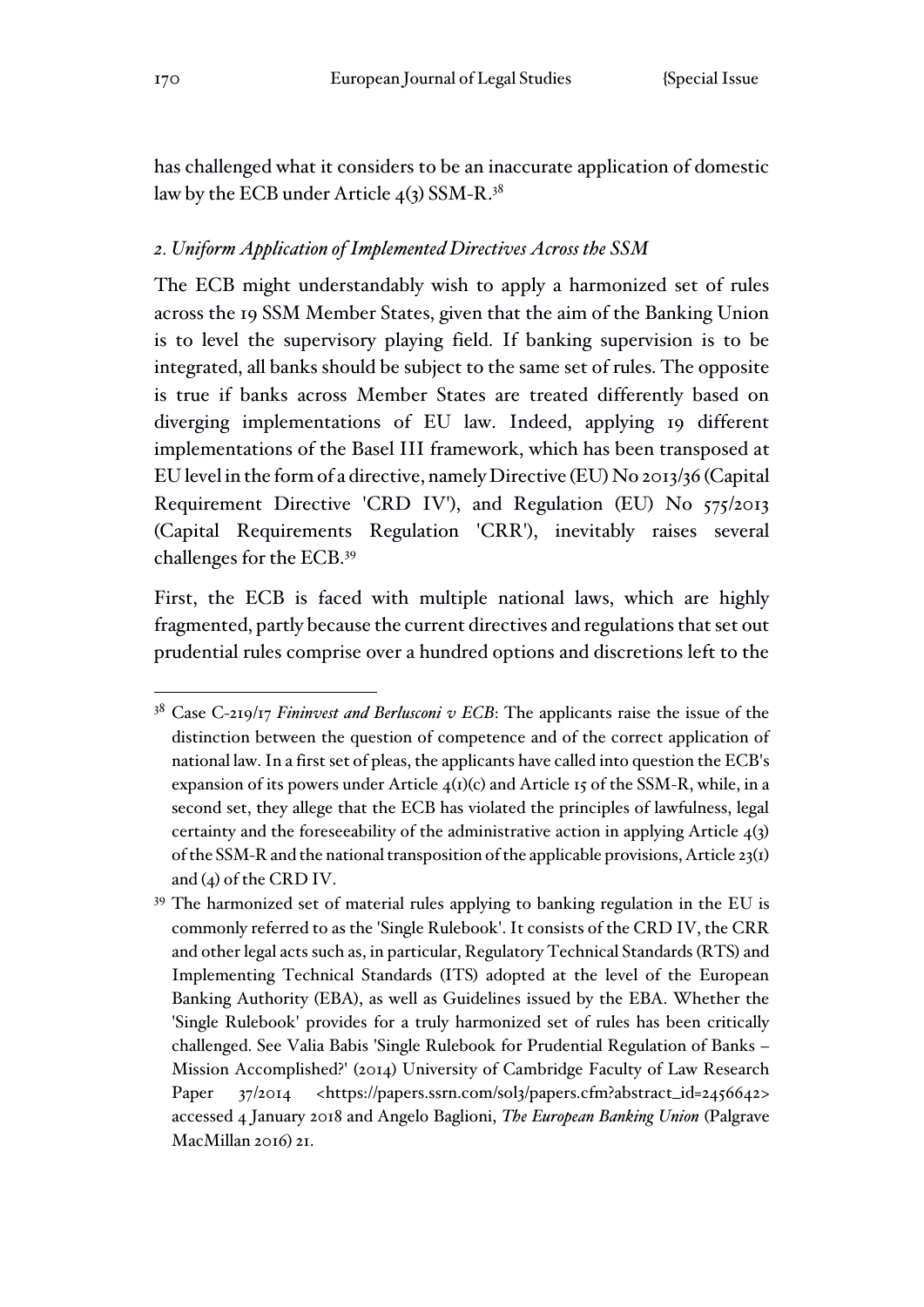Member States.<sup>40</sup> Second, the ECB might be put in situations where Member States do not have consistently transposed EU secondary acts of legislation. Furthermore, it is not yet clear what precisely is meant by 'national law' in Article 4(3) SSM-R. It also remains unclear whether the ECB may interpret national provisions implementing the EU law autonomously, as it does by publishing guidance on the interpretation of the underlying CRD IV provisions, or whether it is bound by the national context surrounding national provisions, especially by national case-law.

Therefore, which EU principles and mechanisms may the ECB rely on to ensure a uniform, effective and fair application of EU law and thus overcome the various challenges pointed out above?

First, the SSM-R itself refers to the primacy of EU law in its recital 34. The primacy principle may accordingly constitute a powerful instrument through which the ECB could disapply any national rule that does not comply with EU law. The ECB could make strict use of the primacy principle in such a way as to ultimately apply the same set of rules across all the Member States.

Second, the ECB may invoke the principle of sincere cooperation (Article 4(3) of the Treaty on the European Union ('TEU')), under which 'the Union and the Member States shall, in full mutual respect, assist each other in carrying out tasks which flow from the Treaties' to justify 'favoring' EU law over national law.

Third, it might also be tempting for the ECB to directly apply provisions from the directive, rather than the national provisions implementing this directive. The ability of European institutions, however, to apply directives directly is strictly limited, as set out in the case-law of the CJEU.<sup>41</sup> Briefly put, direct application of directives is confined to situations in which an individual's rights are violated by his/her Member State's failure to implement a directive correctly (or failure to implement it at all) and is subject

<sup>&</sup>lt;sup>40</sup> 'Overview of options and discretions set out in Directive 2013/36/EU and Regulation (EU) No 575/2013' (European Banking Authority) < http://www.eba.europa.eu/supervisory-convergence/supervisory-disclosure/optionsand-national-discretions> accessed 3 January 2018.

<sup>41</sup> Paul Craig and Grainne De Burca, 'EU Law' (6th edition Oxford University Press 2015) at 200s.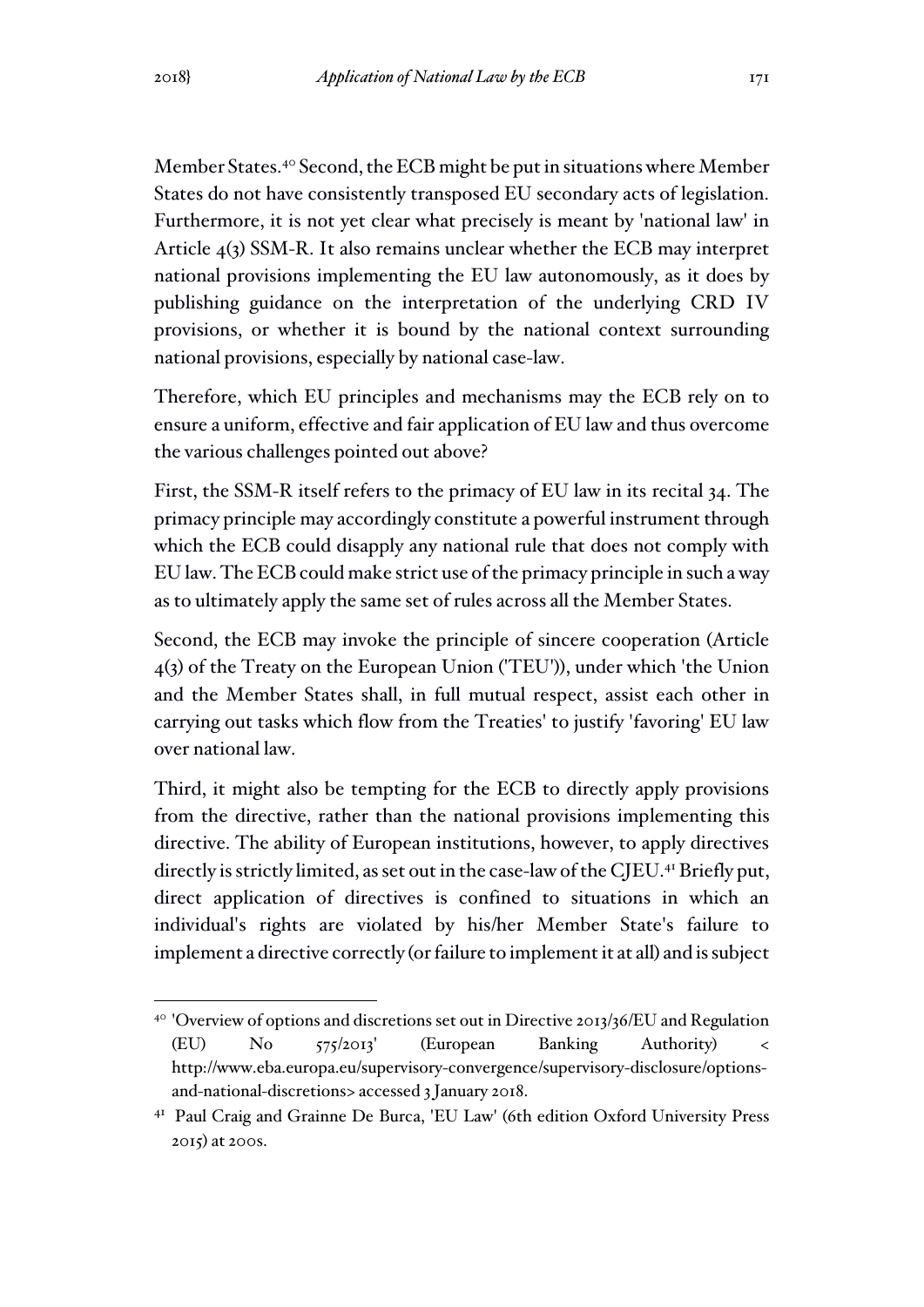to certain conditions, for example that the provision to be directly applied is unconditional and sufficiently precise. This case-law appears to preclude an organ of the European Union from directly applying a directive for the purpose of harmonization, even if the directive has been implemented inconsistently or incompletely. That being said, it may not be inconceivable: the CJEU has traditionally adopted a teleological approach and has sometimes adopted creative interpretations of EU law that are geared towards advancing and furthering European integration and preserving the integrity of the EU legal order. In recent years, the CJEU has notably upheld all challenged measures adopted by EU institutions or organs, such as the Eurogroup, in response to the sovereign debt and financial crises.<sup>42</sup> On the one hand, it is noteworthy that the CJEU has never expressly precluded an EU institution from relying on the direct effect principle, since this issue has never been raised before. On the other hand, as noted above, it is the first time in the history of European integration that an EU institution has been entrusted with the task of applying national law. Therefore, a creative interpretation of the direct effect principle, coupled with the effectiveness and uniform application of EU law principles, could allow the ECB to directly rely on the EU rules instead of the corresponding domestic rules. In situations where Member States have manifestly transposed EU secondary acts of legislation incorrectly, the ECB could therefore argue that in order to perform the tasks entrusted to it by the SSM-R and to comply with the primacy and effectiveness principles, it has a 'duty' to directly apply the EU provision, notwithstanding the absence of any corresponding national rule. In other words, if the CJEU has paved the way for *individuals* to rely on the direct effect doctrine, why would it not reach a similar conclusion regarding an EU institution charged with applying a coherent set of rules in the Members States in the face of highly fragmented national provisions?

Fourth, the ECB could refer where possible to acts of the European Banking Authority ('EBA'), the common European Banking regulator that has already

<sup>42</sup> See, in particular: Case C-370/12 *Pringle* EU:C:2012:756 and Case C-62/14 *Gauweiler* EU:C:2015:7. See also, among others, Joined Cases C-105/15 P to C-109/15 P *Konstantinos Mallis and others* EU:C:2016:702 on a 2013 Eurogroup statement concerning the restructuring of the banking sector in Cyprus.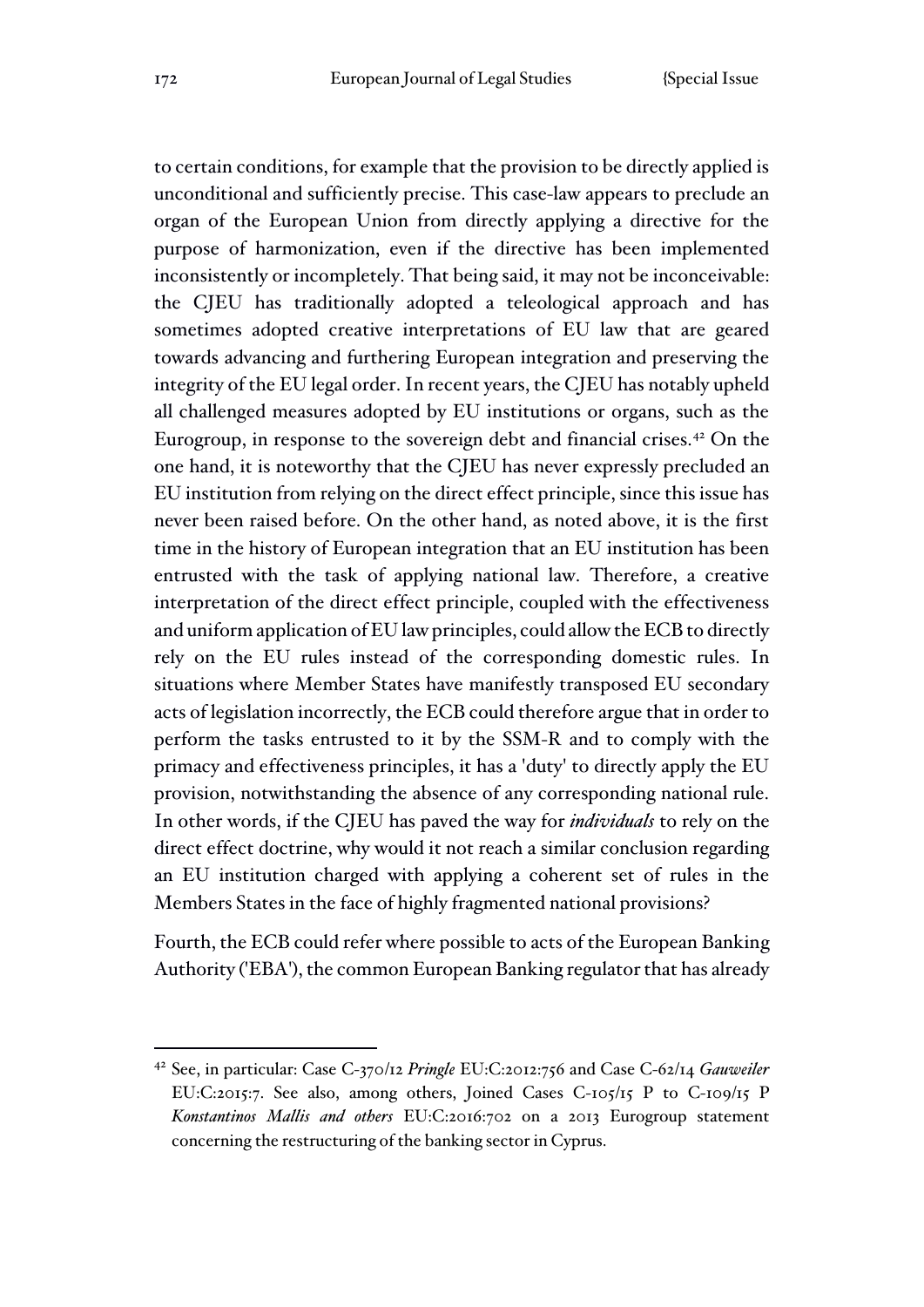established harmonized rules in this sector.<sup>43</sup> The EBA can issue regulatory and implementing technical standards, which can be elevated to the status of an EU regulation if the EBA has been delegated authority to adopt such standards under the relevant secondary law acts. Furthermore, the EBA may also issue guidelines on any matter arising from the legal acts referred to in Article 16(1) of Regulation (EU) No 1093/2010 ('EBA-R'). Such guidelines are not legally binding, but are subject to a 'comply or explain' mechanism under Article 16(3) EBA-R. In this way, supervisory authorities (which now include the ECB) must declare whether they comply with the EBA guidelines or explain why they do not. The EBA must stay within the limits of the applicable secondary law acts when releasing such guidelines. What EBA guidelines do, however, is provide much more detail on secondary law provisions. In this way, they harmonize the interpretation and sometimes even the process surrounding these provisions and they therefore do effectively bind supervisory authorities to interpret national law implementing directives in a particular way. In areas that are primarily regulated by CRD IV, and not by its directly applicable counterpart, the CRR, it is useful for the purpose of applying a uniform set of rules across the Eurozone that the EBA produces guidelines that are as detailed as possible in order to harmonize the understanding of implemented provisions.

While relying on the regulatory products of the EBA, the ECB may, however, also act as a regulator to a limited extent. National supervisory authorities generally do produce soft law such as circulars, guidance or minimum standards. Within a limited mandate that varies from Member State to Member State, they sometimes even produce legally binding regulatory products in order to make supervisory expectations and practice more transparent for market participants and to optimize the supervisory process. The ECB also produces similar soft law instruments through public

<sup>43</sup> For a critical examination of the EBA's role see 'European banking supervision taking shape — EBA and its changing context' (European Court of Auditors, 2014) <https://www.eca.europa.eu/Lists/ECADocuments/SR14\_05/SR14\_05\_EN.pdf> accessed 5 January 2018.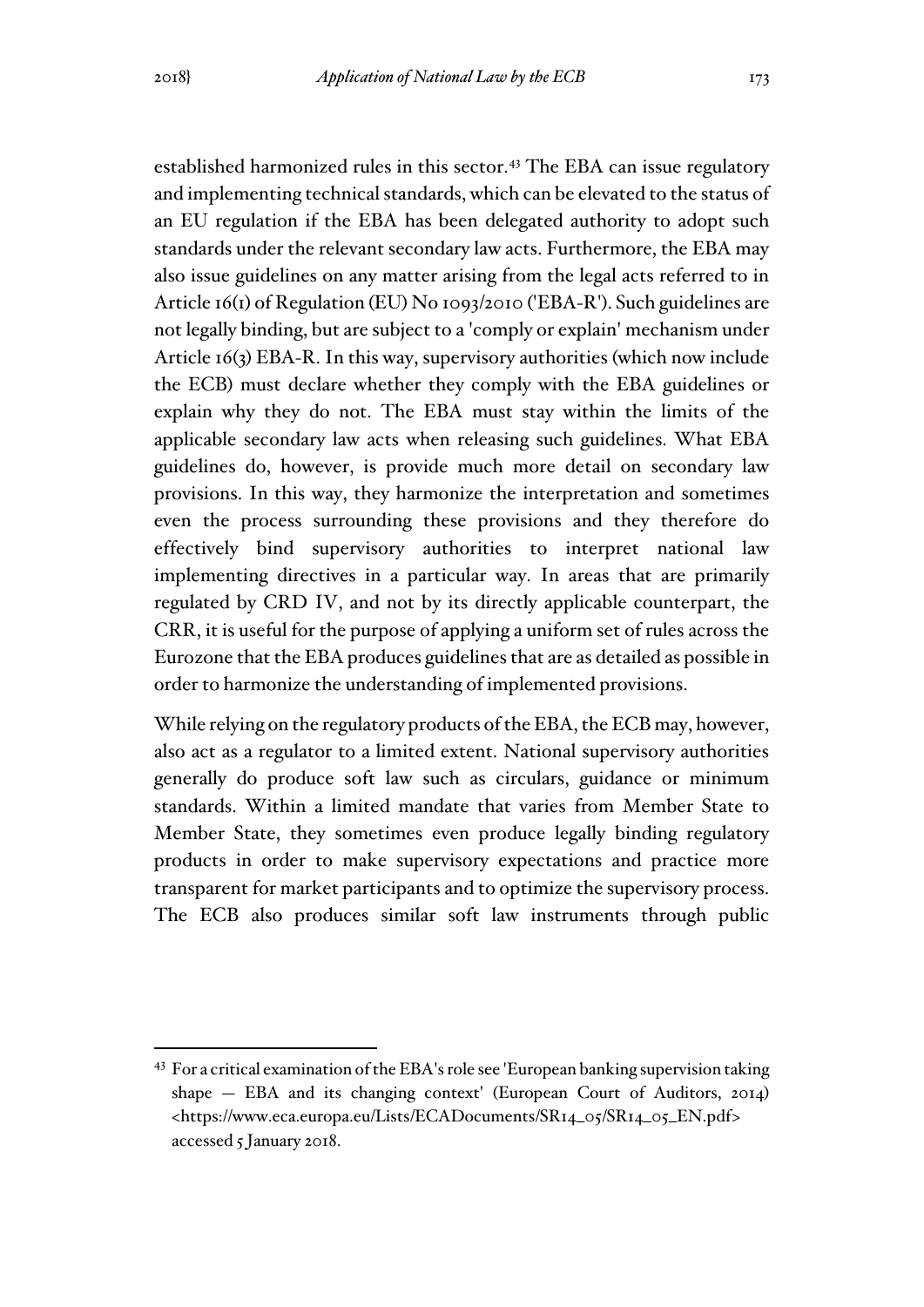consultations, $44$  general communications (letters), $45$  and recommendations, as well as legally binding decisions and regulations.<sup>46</sup> To elaborate on the nature of these different instruments would go beyond the scope of this paper. However, it is important to note that several of these ECB instruments do attempt to provide a firm interpretation of CRD IV provisions, even if they always contain the disclaimer 'notwithstanding national law'. Areas of prudential banking regulation such as internal governance, suitability requirements for members of the management bodies of credit institutions and remuneration policies within banks are solely regulated by the CRD IV and not by the CRR as they are generally closely linked to national company law, which is not harmonized across the EU. If the ECB creates a guide on the relevant CRD IV provisions,<sup>47</sup> the question is how these guides interact with the national provisions implementing these CRD IV provisions and how they relate to national case law, soft law instruments or administrative practice.

One may question how far the ECB's mandate to regulate may be stretched: when does the task of the legislator end and where does administrative practice start? It is known from national contexts that the line between legislative and executive levels of government may not always be easily drawn. Within the SSM, the difficulty of separating the legislative from the executive is ultimately closely linked with the political questions of (i) how

<sup>46</sup> 'General Framework' (ECB) <https://www.bankingsupervision.europa.eu/legalframework/ecblegal/framework/ht ml/index.en.html> accessed 3 January 2018.

<sup>47</sup> For example, with regard to the suitability assessment of members of the management body of credit institutions, the ECB has published a 'Guide to Fit & Proper Assessments'

<https://www.bankingsupervision.europa.eu/ecb/pub/pdf/ssm.fap\_guide\_201705.en. pdf?de3bbbd9ecadd9cd2d75889d39effaaf> accessed 3 January 2018; it has also published a Recommendation ECB/2016/44 on dividend distribution policies [2016]  $OJ \frac{48I}{I}$ .

<sup>44</sup> 'Public Consultations' (ECB) <https://www.bankingsupervision.europa.eu/legalframework/publiccons/html/index .en.html> accessed 3 January 2018.

<sup>45</sup> 'Letters to Banks' (ECB) <https://www.bankingsupervision.europa.eu/banking/letterstobanks/html/index.en. html> accessed 3 January 2018.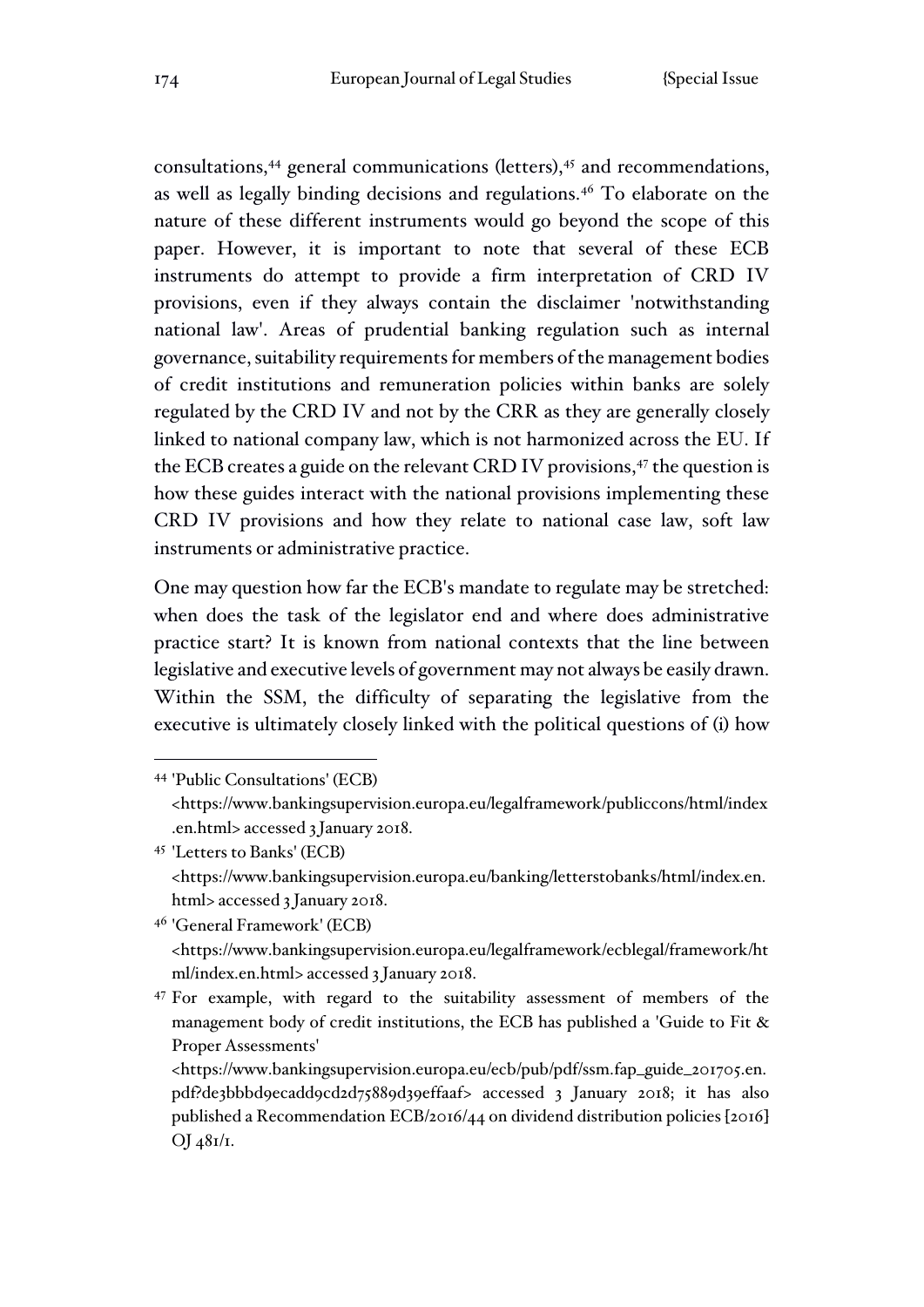much integration was intended through the SSM-R and (ii) whether the ECB has received a mandate to 'harmonize' national law implementing directives through a common administrative practice across all SSM Member States.

The simplest solution to many of the problems raised in this subsection would be to merge the two-fold CRR/CRD IV regulatory regime into one or two directly applicable regulations. In that way, the possibility given to the ECB to use national law based on Article 4(3) SSM-R would practically become obsolete as almost all relevant prudential law for banks would be directly applicable. However, the European legislator has not chosen this path. Instead, it seems to maintain the division between the CRR and CRD IV as it is foreseen now, at least as far as the Commission's proposals for the CRR 2 and CRD V are concerned.<sup>48</sup>

## *3. Identifying Applicable Procedural Rules in Absence of a Common European Administrative Procedural Law*

The third problem arising from the direct application of national law under Article 4(3) SSM-R is the issue of the applicable procedural law. The EU does not have a harmonized body of law regulating administrative procedure; in fact, the CJEU has long recognized the principle of national procedural autonomy. While this is not a problem as long as national institutions have a national administrative law at their disposal, it becomes an issue when an EU institution is required to apply substantive national law (implementing an EU directive) without being bound by national administrative rules. Substantive and procedural rules cannot always be properly disentangled and there is a risk of distorting national provisions when applying them in a void without reference to their proper procedural framework. However, pursuant to

<sup>48</sup> Proposal COM(2016) 854 final for a Directive of the European Parliament and of the Council amending Directive 2013/36/EU as regards exempted entities, financial holding companies, mixed financial holding companies, remuneration, supervisory measures and powers and capital conservation measures [2016]; Proposal COM(2016) 850 final for a Regulation of the European Parliament and of the Council amending Regulation (EU) No 575/2013 as regards the leverage ratio, the net stable funding ratio, requirements for own funds and eligible liabilities, counterparty credit risk, market risk, exposures to central counterparties, exposures to collective investment undertakings, large exposures, reporting and disclosure requirements and amending Regulation (EU) No 648/2012 [2016].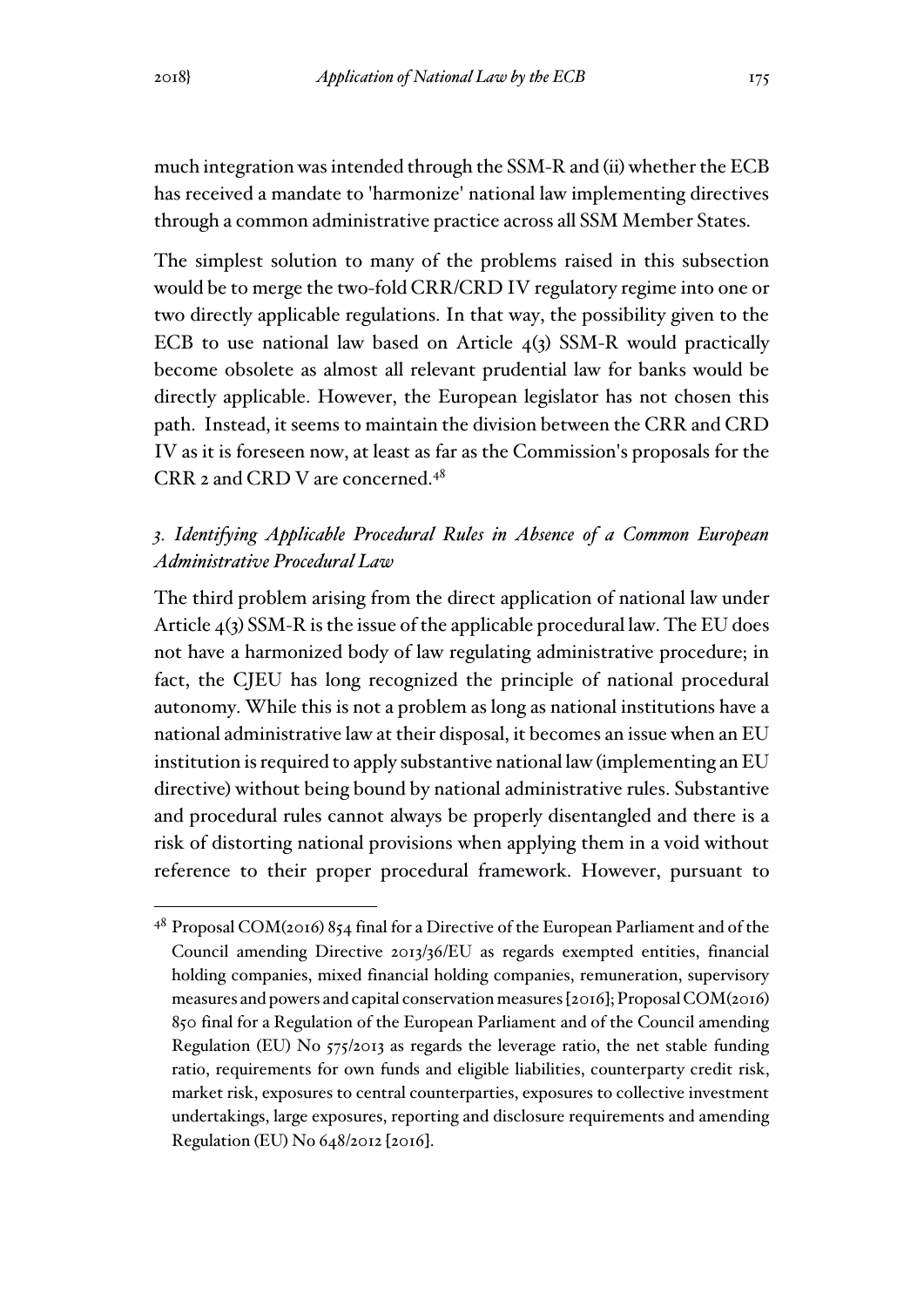Article 6 of the European Convention of Human Rights (hereafter 'ECHR') and Article 47 of the Charter of Fundamental Rights of the European Union (hereafter 'CFR'), as well as the corresponding case-law of the European Court of Human Rights<sup>49</sup> and the CJEU,<sup>50</sup> there are a number of supranational principles of fair trial and due process which have emerged in cases relating to criminal proceedings, and which can and have been extended to administrative procedures through the case-law of the respective courts.<sup>51</sup> These principles are access to independent courts, the right to a legal remedy and the principle of *ne bis in idem*. For the purpose of the SSM, the SSM-FR contains its own general due process provisions for adopting ECB supervisory decisions in its Title 2 (Articles  $25 - 35$  SSM-FR), including the right to be heard (Article 31 SSM-FR), the right to have access to files in the ECB supervisory procedures (Article 32 SSM-FR), the obligation for the ECB to state the reason (material facts and legal reasons) for any supervisory decision (Article 33 SSM-FR), as well as on the notification of ECB supervisory decisions (Article 35 SSM-FR).

However, national administrative laws often contain more detailed procedural rules, such as deadlines, specific notification obligations or specific requirements with regard to form. Furthermore, each Member State draws a different line between substantive and procedural provisions – sometimes material provisions applying to the supervision of banks are stipulated in a separate set of rules from procedural provisions, such as deadlines, notification obligations, sanctions, the right to be heard or the right to appeal. Sometimes, these procedural provisions are integrated into the material provisions. The question that arises is to which extent the ECB can be bound by national procedural law: how far are the procedural elements

<sup>49</sup> *Engel et al v The Netherlands* App no. 5100/71 (ECtHR, 23 November 1976)

<sup>50</sup> E.g. C-489/10 Bonda ECLI:EU:C:2012:319; C-617/10 *Åklagaren v Akerberg Fransson*  EU:C:2013:105.

<sup>51</sup> Christoph Grabenwarter and Anna Katharina, 'Justiz- und Verfahrensgrundrechte' in Dirk Ehlers (ed) *Europäische Grundrechte und Grundfreiheiten* (De Gruyter 2014); Jörg Gundel, 'Justiz- und Verfahrensgrundrechte' in, Dirk Ehlers (ed) *Europäische Grundrechte und Grundfreiheiten* (De Gruyter 2014); Peter Jedlicka, 'Vewaltungsgeldbußen im SSM – Steht der gewährte Rechtsschutz für Kreditinstitute im Einklang mit der Rechtssprechung von EGMR und EuGH?' (2016) Zeitschrift für Finanzmarktrecht 481.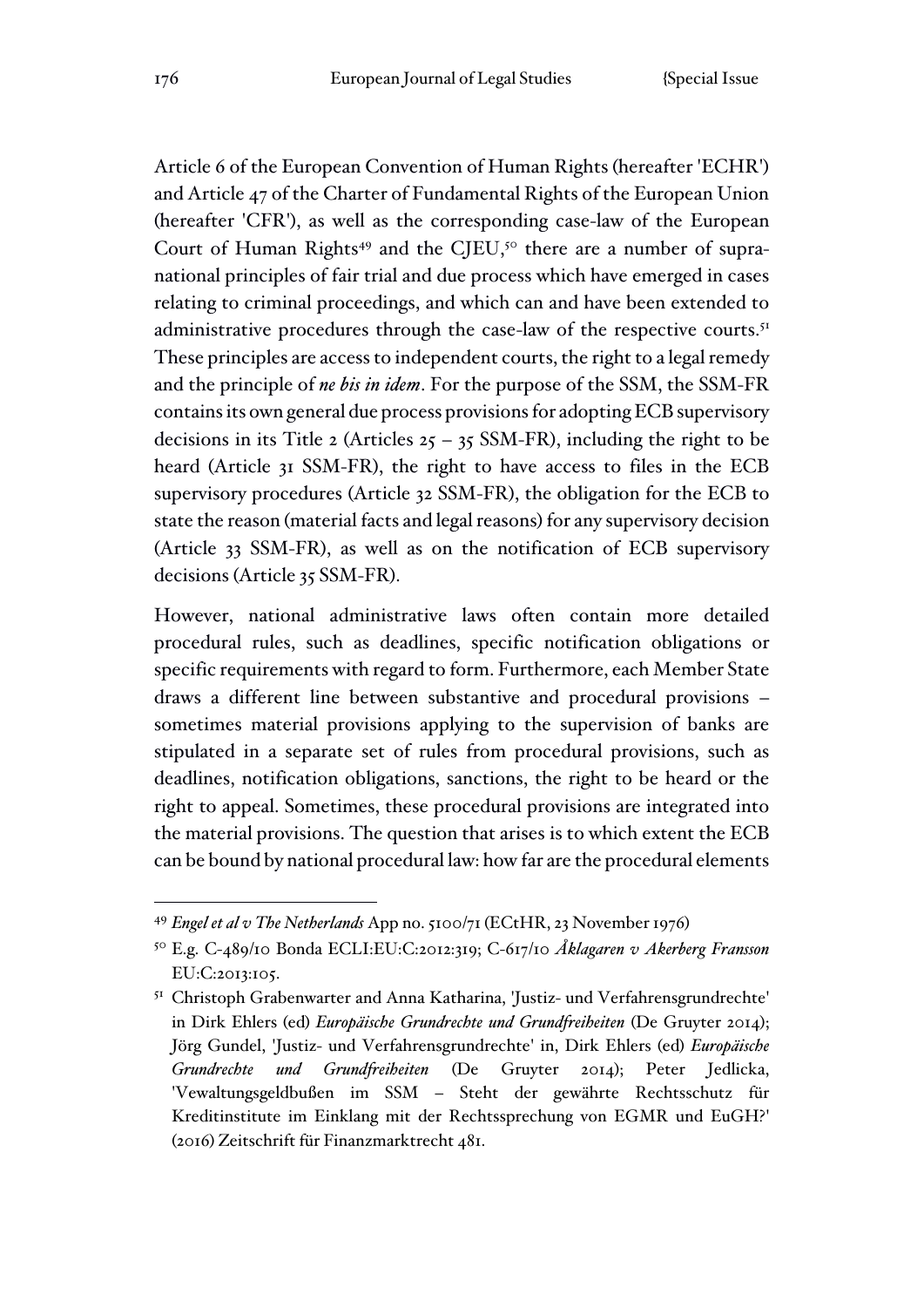of certain material provisions stemming from implementation of the CRD IV part of that implementation and when are they purely national administrative law? <sup>52</sup>

One practical way to answer this question is to say that procedural provisions may only be applied by the ECB insofar as they clearly stem from EU law. For example, the CRD IV does contain some procedural provisions, such as Article 22 CRD IV on the assessment of qualifying holdings in a credit institution, which stipulates in its paragraph 2 that competent authorities shall have a maximum period of 60 working days from the day they are notified of an intended acquisition. In these cases, this deadline will have to be applied by the ECB as implemented. However, there are less clear-cut examples of procedural provisions in the CRD IV, such as the assessment of suitability of members of the management body or key function holders. Here, the CRD IV only stipulates the material criteria that these persons have to fulfil, leaving it open to supervisory authorities to determine the process for assessing these criteria. Is this process then part of the implemented EU law that has to be applied by the ECB or can the ECB develop its own process, being bound only to ensure that the relevant persons fulfil the material suitability criteria as implemented? In practice, this problem has been solved with a compromise: the ECB has developed its own rather high-level assessment process through its Fit & Proper Guide,<sup>53</sup> while national law may add more specific procedural provisions.

#### *4. Remedies*

From the credit institutions' perspective, the direct application of national law raises the question of what kind of remedies are available against supervisory decisions<sup>54</sup> taken by the ECB or national authorities.

<sup>52</sup> Klaus Lackhoff, 'Single Supervisory Mechanism – A practitioner's guide' (Beck 2017).

<sup>53</sup> ECB (n 49).

<sup>54</sup> With regard to 'decisions' taken by the ECB, within the meaning of administrative acts as defined in Article 288 TFEU, it is important to distinguish between the following: simple supervisory decisions (e.g. granting a license, approving a qualifying holding, approving a reduction of own funds, an application of a waiver, or the suitability of a member of a management body); supervisory measures (Article 16 SSM-R based on Article 104 CRD IV), which are meant to reinstate legal compliance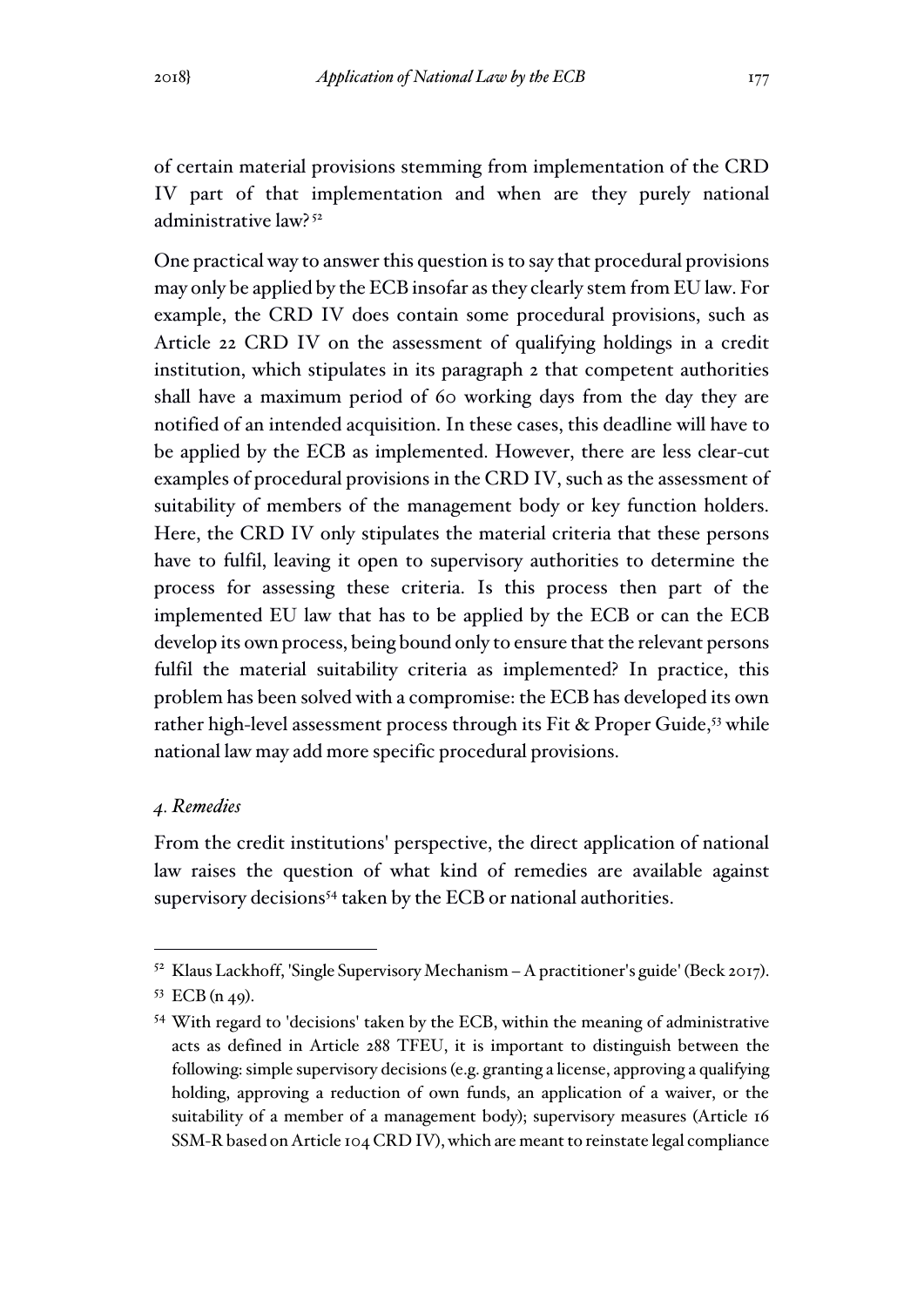Supervisory action generally takes the form 'decisions'. It is important to determine whether the ECB or the national competent authority ultimately issues a supervisory decision containing a supervisory measure or imposing a sanction, as this determines the remedies available to the addressee of the decision. Decisions issued as decisions of the ECB ('on ECB paper') may only be reviewed at the ECB-internal administrative board of review (Article 24 SSM-R) or before the CJEU. Decisions issued by national competent authorities may be challenged before national administrative courts. In terms of European integration, this makes a big difference, especially as national courts have different bodies of case-law to refer to as compared to the CJEU, which has yet to develop its own case-law on this subject-matter and is limited to reviews pursuant to actions for annulment under Article 263 TFEU (recital 60 to the SSM-R). Thus, no actions based on Article 261 TFEU can be brought.<sup>55</sup> Such actions could have been relevant for remedies against pecuniary penalties imposed directly by the ECB (Article 18(1) SSM-R).

Another complication arises from the fact that national competent authorities maintain far-reaching powers in areas for which the ECB is ultimately competent. In many cases, they prepare draft decisions that are then adopted by the ECB according to its decision-making procedure (see e.g. Article 14 or 15 of the SSM-R). In procedures pursuant to Article 15, national competent authorities assess a proposed acquisition (based on their implementation of Articles 22 and 23 CRD IV) and submit a draft decision to the ECB to either oppose or not oppose the acquisition. The *Consiglio di Stato*  recently referred an interesting question arising from such a situation to the CJEU in a request for a preliminary ruling<sup>56</sup> about the legal nature of draft decisions submitted by national authorities to the ECB and the basis on which the ECB makes its decisions. The status of these draft decisions is very relevant for present purposes as these decisions can be characterized as an

<sup>(</sup>e.g. by imposing additional own fund or liquidity requirements, by limiting variable remuneration, or by restricting business); and administrative sanctions (Article 18 SSM-R), which generally consist of pecuniary penalties imposed for breaches of applicable prudential provisions.

<sup>55</sup> Jedlicka (n 51); Gijsbert ter Kuile, Laura Wissink and Willem Bovenschen, 'Tailormade Accountability within the Single Supervsiory Mechanism' (2015) 52 Common Market Law Review 155.

<sup>56</sup> Case C-219/17 *Berlusconi and Fininvest v Banca d'Italia.*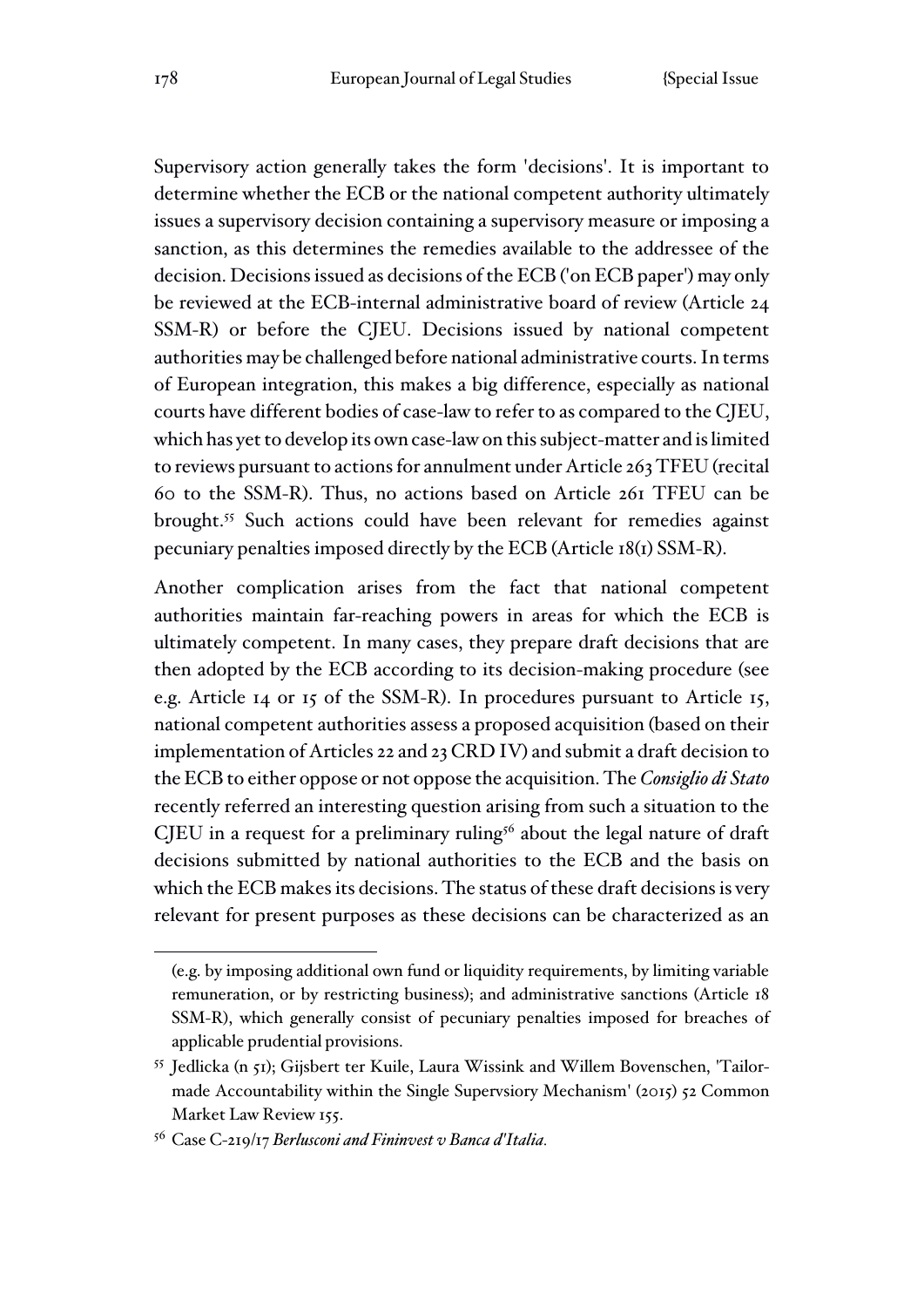instance of 'the ECB applying national law': while national authorities draft the decision, with their expertise and knowledge of the national particularities, they are ultimately adopted by the ECB. The Court can deal with the question of whether an action for annulment against a decision of the ECB is sufficient if the decision is based on a draft proposal of a national competent authority, in particular if the decision of the national competent authority is solely based on national law and, in this case, national case-law. The Court can also say something about the legal nature of national competent authorities' draft decisions submitted to the ECB, especially as the ECB is not bound by them.

In the national context, the problem could be turned around in cases where national competent authorities act upon instructions of the  $ECB$  (Article  $9(1)$ ) SSM-R). In these cases too, the question can be asked whether the credit institution has a sufficient remedy in being able to appeal only against the national competent authorities' decision and not the underlying instruction of the ECB.

To summarize, the supervision model set up by the SSM-R gives rise to many challenges with regard to the availability of effective remedies. The first issue that arises is that of the competent authority to supervise credit institutions. Identifying the competent authority is complicated by the fact that the SSM-R does not comprise sufficiently clear-cut criteria to determine whether the ECB or the national authorities are competent.

The second issue relates to the fact that it is extremely difficult to assess and characterize the nature of decisions taken by the ECB and the national authorities. The scenario which raises the fewest difficulties involves decisions taken by the ECB on the sole basis of EU law (e.g. application of provisions that do not involve national rules). Provided that the ECB is competent to exercise its supervision powers, the CJEU then has sole jurisdiction to review its decision. However, given the complexity of the mechanism, it is likely that other scenarios will arise. First, what happens when the ECB applies (and thus interprets) national law? The CJEU will have jurisdiction since the decision at stake has been taken by an EU institution, but it does not have jurisdiction to review national law. The CJEU would be faced with an unprecedented challenge, since the Treaties do not provide for any mechanism allowing the Court to refer questions of interpretation of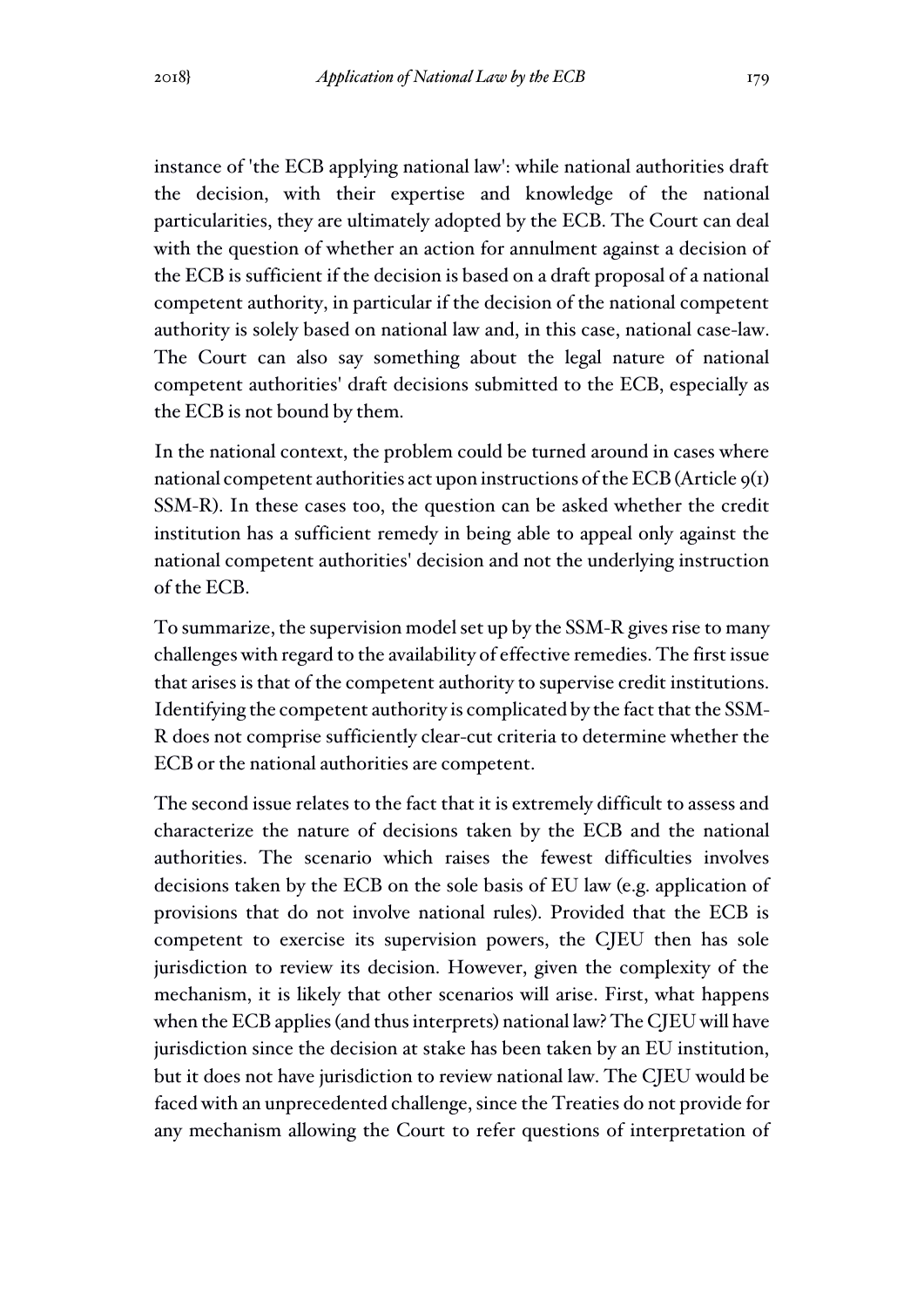national law back to national courts. Second, how will national courts deal with cases where applicants challenge a decision adopted by a national authority that has done so on the basis of the ECB's instructions? Will applicants have to challenge both the 'national' decision before national courts and the ECB's instructions before the CJEU? How will the CJEU qualify the ECB's instructions? As decisions or as preliminary acts, which, as such, may not be challenged? What about the cases where a national authority acts on the basis of the ECB's instructions but misinterprets these instructions? How will national courts and the CJEU cooperate in a manner that does not undermine the EU primacy principle and ensure that EU law is applied consistently and uniformly across Member States?<sup>57</sup>

Third, what happens when national authorities impose penalties in respect of breaches of national provisions transposing the SSM-R and Directive 2013/36/EU on access to the activity of credit institutions and the prudential supervision of credit institutions and investment firms? The CJEU has very recently ruled that such decisions are not governed by national law but rather by Article  $65(1)$  of Directive 2013/36, i.e. by EU law.<sup>58</sup> The second and third issues also give rise to a risk of lengthy procedures, especially when decisions are being simultaneously challenged at national and EU levels, such as replies to requests for preliminary rulings. Overall, there is a risk that the remedy regime as set up does not satisfy the due process requirements of Article 6 ECHR and Article 51 CFR nor Article 13 ECHR on effective remedies. Further analysis is, however, beyond the scope of this paper.

Overall, as far as the availability of remedies is concerned, the SSM-R thus raises more issues than it solves.

<sup>57</sup> Some of these questions are discussed by Andreas Magliari, ''Il *Single Supervisory Mechanism'* e l'applicazione dei diritti nazionali da parte della banca central europea,' (2016) <https://dottoratoblog.files.wordpress.com/2016/01/magliari\_il-ssm-elapplicazione-dei-diritti-nazionali-da-parte-della-bce.pdf> accessed 3 January 2018, at 32.

<sup>58</sup> Case C-52/17 *VTB Bank (Austria) v. FMA* at 41.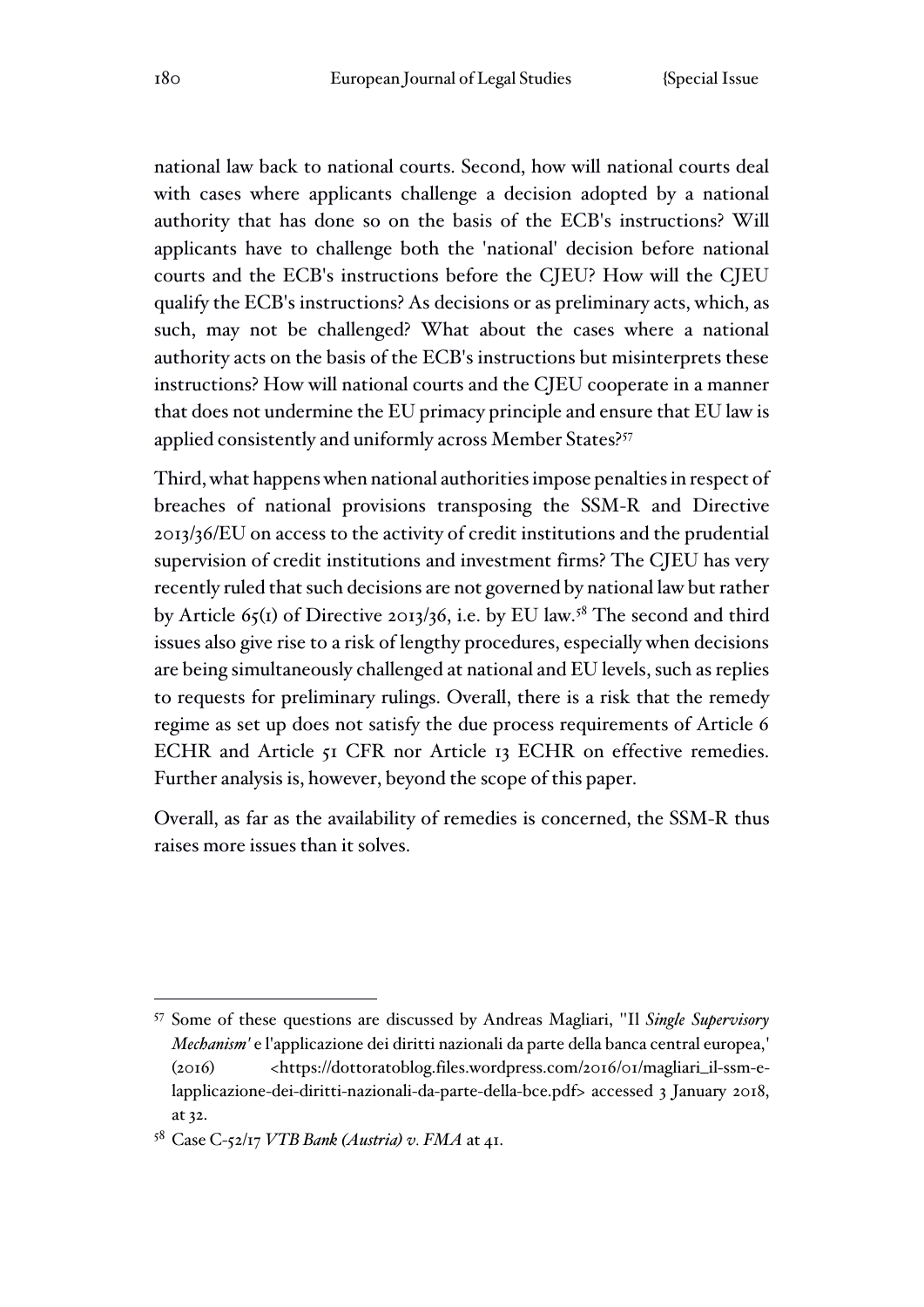#### IV. THE SSM AS A HYBRID MODE OF EUROPEAN INTEGRATION

It follows from the discussion above that not only are EU and national competences intricately intertwined, but so are EU and national laws. Nothing new so far, some could be tempted to say. The EU, like other federal polities, has indeed traditionally been characterized by a complex division of competences in many areas, where it is difficult to delineate the EU and national levels of governance and where EU and national laws are therefore deeply intertwined. However, the above discussion reveals that the specific features of the SSM-R, including the application of national law by an EU institution for the first time in the history of European integration, imply a new mode of European integration. This new way for EU law to penetrate into the national legal orders relates to three important aspects of the theory of European integration, as defined in the introduction: the mode of execution of EU law, the founding principles of EU law, and the role of EU institutions. These three aspects are discussed in turn below.

#### *1. The SSM as a Hybrid Mode of Execution of EU law*

The SSM represents a unique way to further European integration. On the one hand, it combines features of traditional forms of European integration, including: (i) situations where the ECB applies EU law i.e. instances of direct administration/enforcement of EU law; (ii) situations where national supervisors apply EU law, i.e. instances of indirect administration/enforcement of EU law; and (iii) situations where the ECB may instruct national supervisors, i.e. other instances of indirect administration. Such instances may already be found in other areas, in particular the law of state aid, when national authorities are required to recover an incompatible aid.<sup>59</sup>

On the other hand, the application of national law by the ECB is an undeniably novel feature. From a European integration theory perspective, this means that an EU institution must draw on national law to carry out the tasks entrusted to it by EU law. This model does not correspond to any

<sup>59</sup> Andreas Witte, 'The application of national banking supervision law by the ECB: Three parallel modes of executing EU law?' (2014) 21/1 Maastricht Journal of European and Comparative Law 89' at 97s.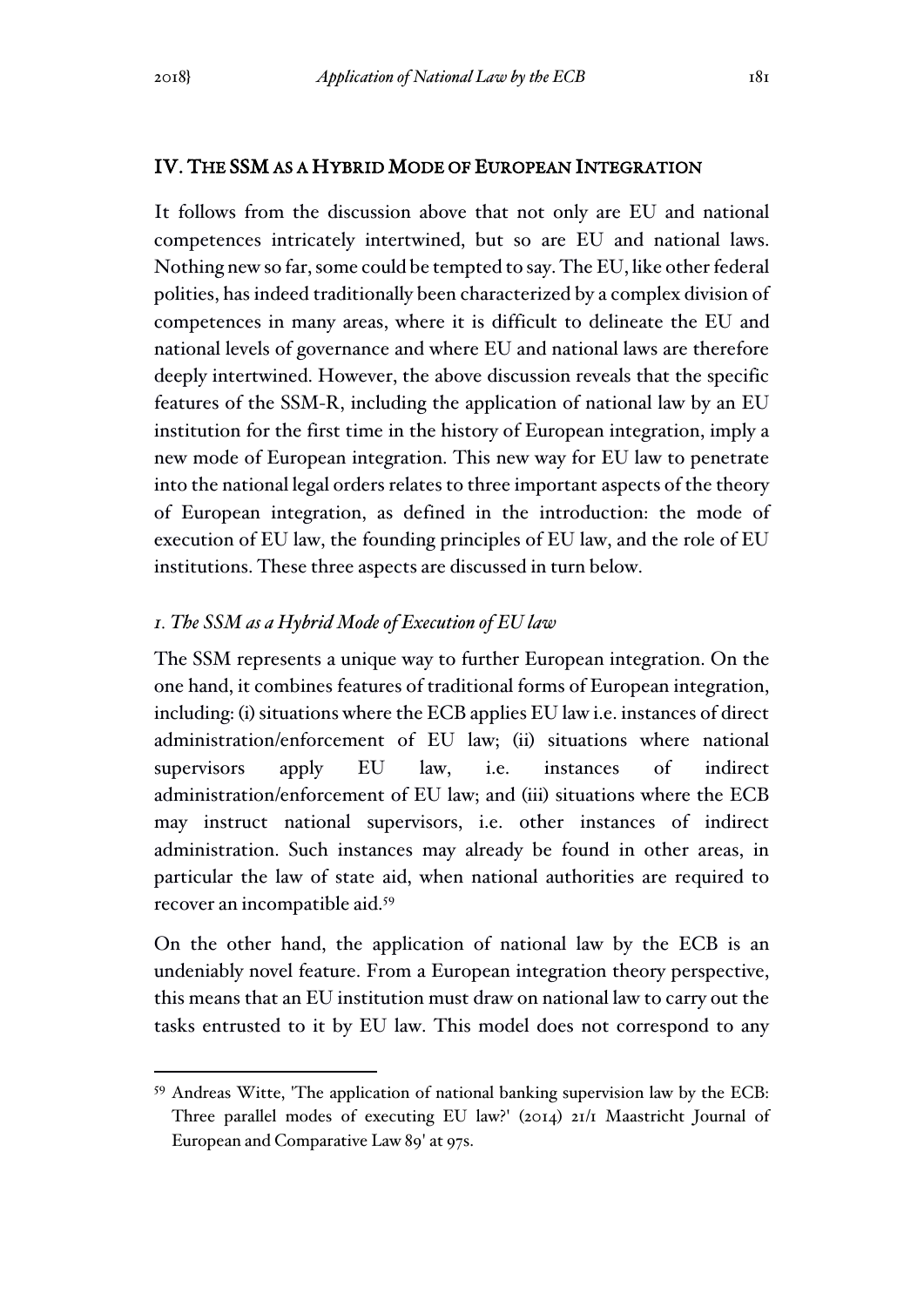traditional scheme of execution of EU law. It does not involve direct enforcement of EU law. If the ECB does directly supervise credit institutions, it not only applies rules adopted at EU level, but also applies national rules that are intended to implement EU acts of secondary legislation. However, this situation is distinct from the indirect enforcement of EU law model, since the supervision is operated at EU level and not at national level.

Instead, the governance model set up by the SSM-R consists of the EU legislator adopting rules that are subsequently transposed into national legal systems before being applied by an EU institution in decisions about national credit institutions.<sup>60</sup> Thus, rules move back and forth from the EU legal order to national legal orders. This is coupled with a mix of direct execution of EU law, an EU institution enforcing a set of rules vis-à-vis individuals or legal persons, and a hybrid mode of execution of EU law, an EU institution applying EU rules as transformed by national authorities.

Thus, it may be concluded that the SSM breaks with traditional modes of European integration, and constitutes a hybrid mode of execution of EU law in the sense that: (i) it furthers European integration to the extent that supervision *per se* has been centralized in the hands of the ECB, but (ii) it limits European integration to the extent that it still leaves it up to the Member States to decide on *how* to supervise the credit institutions covered by the SSM-R.

Through this unique interplay between EU and national supervisory competences and prudential laws, the operation of the SSM may have deep implications for the founding principles of EU law.

## *2. The SSM in Light of the Founding Principles of EU law*

The SSM has substantial implications for two main principles of EU law, namely the overarching principle of the autonomy of the EU legal order and the substantive principle of non-discrimination, which mirrors that of equal treatment.

<sup>60</sup> Magliari (n 59) describes it as a 'circular movement', at 26-30.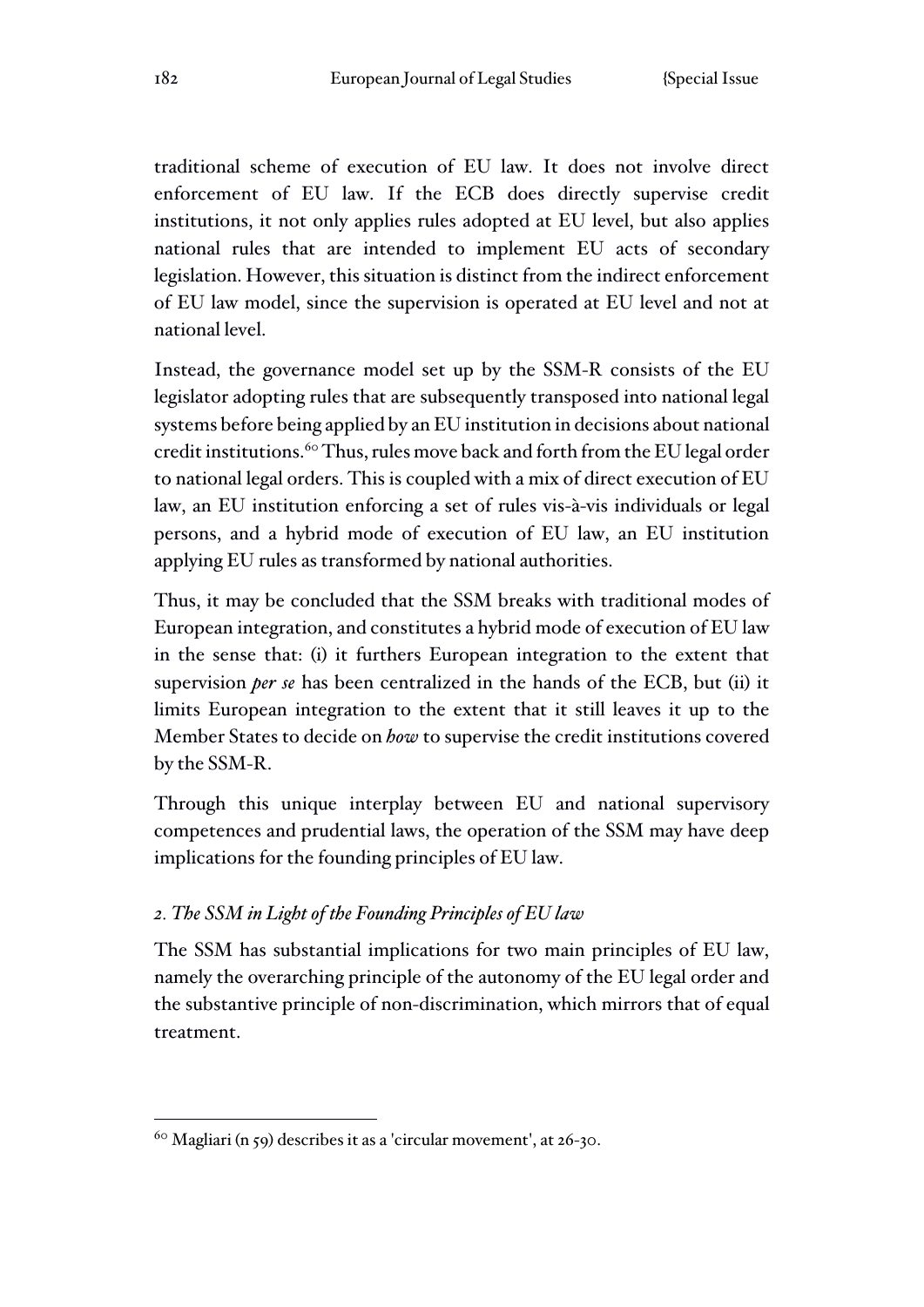A. The Autonomy of the EU Legal Order

Regarding the autonomy of the EU legal order, there is little doubt that having an EU institution apply national laws is a real challenge for the principles of effectiveness, consistency, uniformity, direct effect, and primacy.

One might indeed wonder whether the complex supervisory architecture described above complies with the principle of effectiveness of EU law by creating a situation that could lead to an ineffective supervision of credit institutions.<sup>61</sup> How can the ECB possibly pursue effective supervision while applying more than a dozen national laws? Is the ECB able to deal with the particularities and nuances of the national legal orders? In addition, as seen above, the many complexities of the SSM-R are likely to be exposed to litigation, not only on the rules on supervision themselves but also on the respective jurisdictions of the CJEU and of the national courts.

In the same vein, having an EU institution apply national law, which itself transposes EU acts of secondary legislation, might undermine the principles of consistency and uniformity, which are central to the application of EU law, since the ECB could be led to apply the same provisions of EU law differently across the Member States.

Finally, the SSM-R also raises the issue of the primacy principle, which is crucial for the preservation of the autonomy of the EU legal order. Admittedly, Recital 34 provides that the application of national law by the ECB 'is without prejudice to the principle of the primacy of Union law.' Such application must therefore be carried out to the extent that it does not breach this founding principle. But determining the extent to which a national rule complies with EU law is an extremely difficult task, especially because the

<sup>61</sup> See Eddy Wymeersch, 'The Single Supervisory Mechanism or ''SSM'', part one of the Banking Union' (2014) European Corporate Governance Institute (ECGI) - Law Working Paper 240/2014 <https://papers.ssrn.com/sol3/papers.cfm?abstract\_ id=2397800&rec=1&srcabs=2403859&alg=1&pos=5> accessed 3 January 2018, at 5: 'As long as regulation and supervision were national, these differences did not create internal tensions, but led to significant cross-border friction […]. In the future the opposite is likely to occur, which will affect the effectiveness of supervision, as the single supervisor will be obliged to act on the basis of divergent 'underlying' national regulations in different Member States*.*'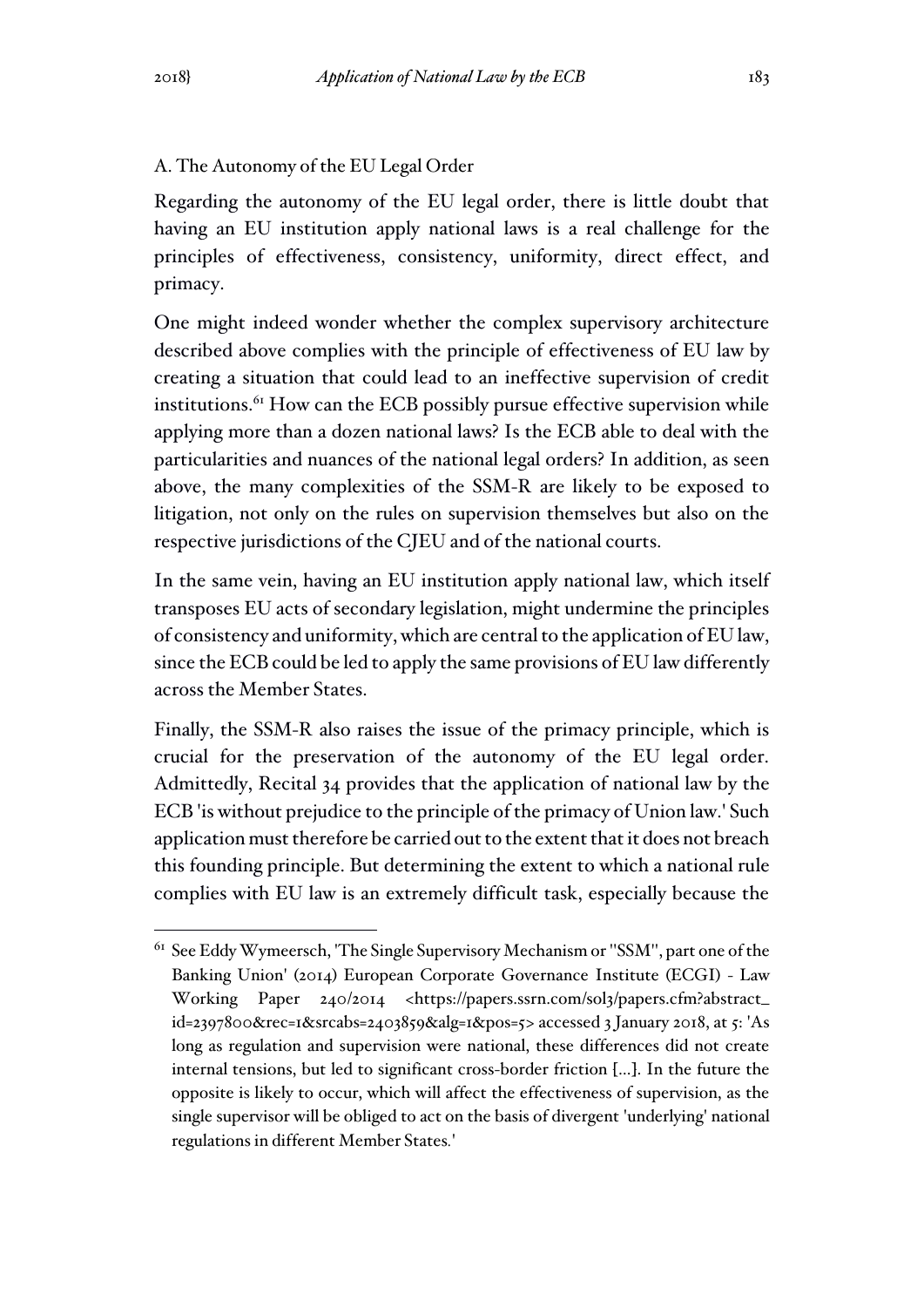relevant EU acts of secondary legislation leave many options open to the Member States.

## B. The Principle of Non-Discrimination

Turning now to the substantive principles of non-discrimination and equal treatment, the application of national law by the ECB to the significant institutions alongside the tasks carried out by national supervisors vis-à-vis less significant institutions might entail two sets of implications.

Firstly, significant banks might be supervised differently across Member States. If Member State A has more stringent rules than Member State B, the ECB will apply more stringent rules to credit institution A than to credit institution B. As a result, significant credit institutions might be discriminated against on the basis of their place of residence. The SSM therefore does not solve the issue that supervision may still be more or less stringent across Member States.

Secondly, there is a risk that the ECB, when supervising a significant institution in Member State A, could interpret and apply a national rule in a manner that is inconsistent with the interpretation of the national supervising authority that has retained the competence to supervise less significant institutions. Once again, this is likely to give rise to litigation and raise issues as to which of the EU or national courts has jurisdiction to settle the disputes.

## *3 The SSM and the Role of EU Institutions*

From a broader perspective, the SSM-R raises doubts about the functions that can be properly performed by EU institutions. It should be recalled, in this respect, that one of the main purposes of the European Union is to create 'an ever-closer union among the peoples of Europe', which necessarily requires going beyond, and sometimes even conflicting with, national interests. This can be compared to the tasks carried out by the Member States at the national level which seek to pursue the national public interest, which in turn subsumes the interests of the individual members of their polity.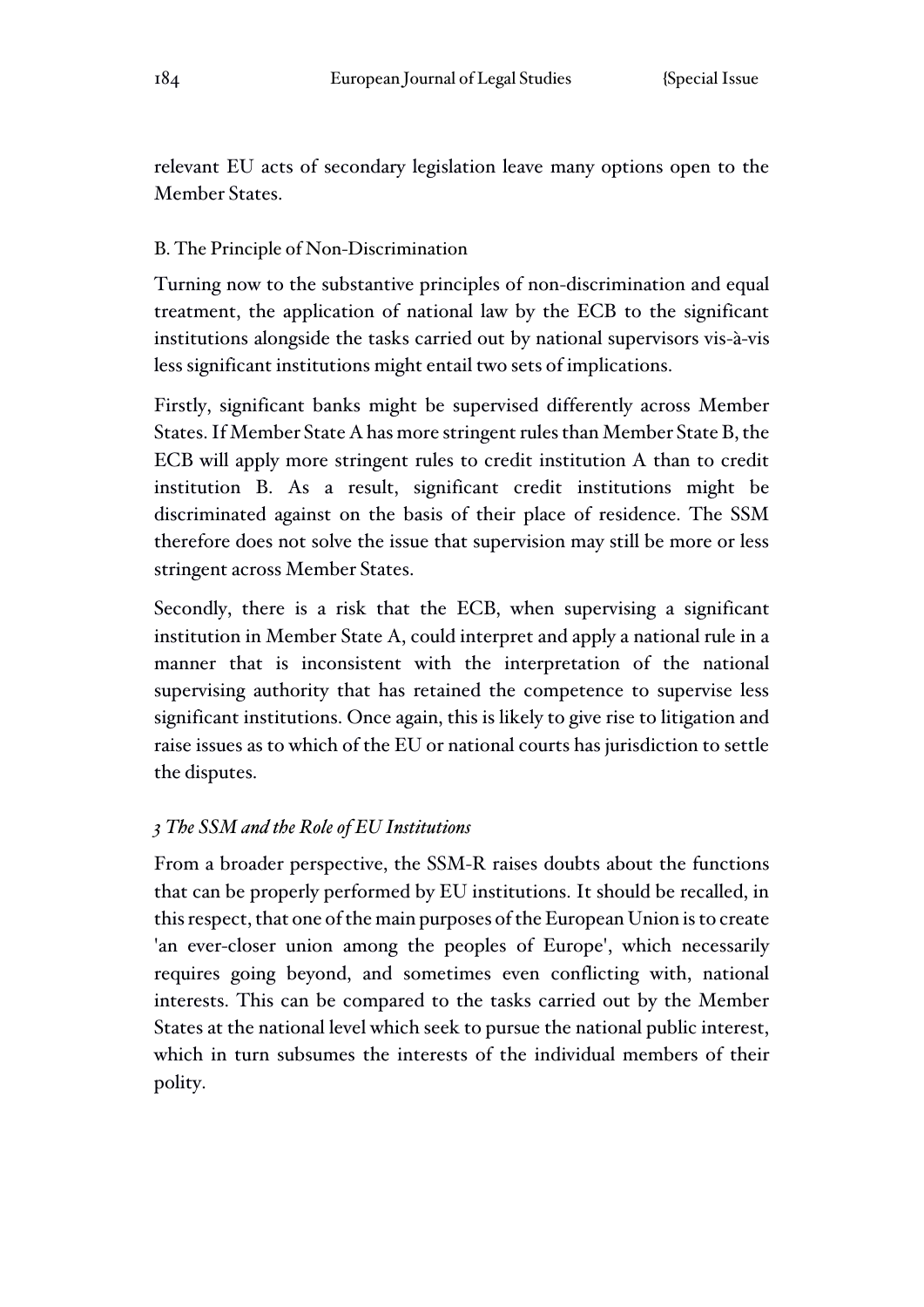In this regard, the CJEU has already described the Community (now Union) system as being 'designed to ensure that the general interest of the Community [Union] would be protected'<sup>62</sup> against national interests which, if they were to prevail, could jeopardize the sustainability of the whole system. In other words, it has drawn a clear distinction between the respective interests of the Member States and the Union.<sup>63</sup> The EU institutions are therefore logically under an obligation to pursue, develop, and preserve the Union's general interest. The Commission, which 'shall promote the *general interest of the Union*',<sup>64</sup> is the institution which embodies this general interest to the greatest extent. As the General Court has put it, the Commission 'exercises its functions entirely independently from the Member States in the general interest of the Community [Union]'.<sup>65</sup> The same goes for the Council, even if it is, admittedly, a platform where Member States may raise their 'national voices'. The Court has stressed that, when adopting new uniform rules at EU level, the Council is 'required to take account not of the special interests of the various Member States, but of the general interest of the Community [Union] as a whole'.<sup>66</sup> As a result, the EU secondary acts of legislation also necessarily embody the Union's general interest.<sup>67</sup>

Where does the ECB, to the extent that it applies national laws while carrying out its supervisory tasks, lie? The SSM-R is the result of tough negotiations between Member States, which have ultimately consented to a more centralized supervision of their credit institutions without agreeing to a uniform way of supervising them. Two situations should be distinguished.

<sup>62</sup> Case 231/78 *Commission of the European Communities v. United Kingdom of Great Britain and Northern Ireland* EU:C:1979:101 at 15.

<sup>63</sup> See, for instance, Case 2/60 *Niederrheinische Bergwerks - Aktiengesellschaft and Unternehmensverband des Aachener Steinkohlenbergbaues v High Authority of the European Coal and Steel Community* EU:C:1961:15 at 145.

<sup>&</sup>lt;sup>64</sup> Article 17 TEU [emphasis added].

<sup>65</sup> Case T-41/98 *Nederlandse Antillen v. Commission* EU:T:2000:36 at 59.

<sup>66</sup> Case C-150/94 *United Kingdom of Great Britain and Northern Ireland v. Council of the European Union* EU:C:1998:547 at 62. See also, in the same vein: Case 46/76 *W. J. G. Bauhuis v The Netherlands* EU:C:1977:6 at 29.

<sup>67</sup> See, for instance, Case C-128/89 *Commission v. Italy* EU:C:1990:311 at 14 and Case C-282/90 *Vreugdenhil v. Commission* EU/C/1992/124 at 24.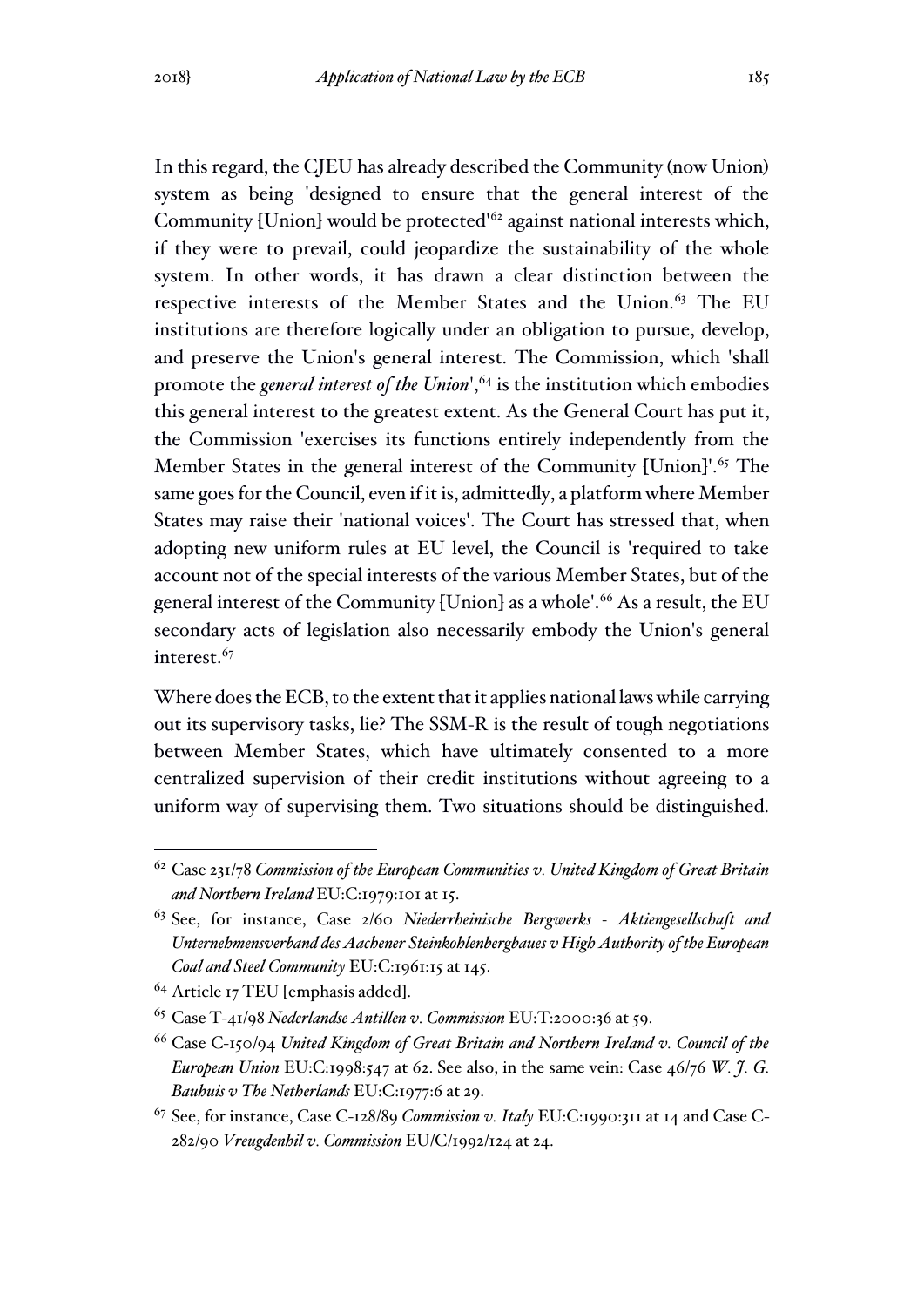When the ECB applies regulations and directives that do not leave the Member States with any leeway, it can be argued that it promotes, like any other EU institution, the general interest of the Union. However, the same cannot be said of situations where it applies national laws through which Member States have exercised the options made available to them by the EU secondary acts of legislation. Indeed, such national laws constitute a means for the Member States to protect their own individual interests and thus to preserve their own policy choices. As a result, the ECB is no longer safeguarding the EU common interest, but also necessarily individual national interests, which may sometimes be at odds with the sustainability of the whole system. This aspect clearly breaks with the traditional modes of European integration: the ECB is now an EU institution which does not solely embody the Union's interests, intended to subsume national ones, but also preserves national particularities.

## V. CONCLUSION

This paper has discussed the peculiar features of the SSM in light of the theory of European integration and has argued that the ECB's application of national laws while supervising significant credit institutions breaks in several regards with the traditional modes of European integration.

The SSM-R comprises several unique features relating to the division of competences between the ECB and national supervisors and the relationship between EU and national laws. The application of national laws by the ECB has significant practical implications, including the identification of the national provisions which qualify for direct application, the necessity of applying supervisory rules uniformly across Member States, the application of procedural rules in the absence of common European rules, and finally remedies. Overall, this paper claims that the SSM may be described as a hybrid mode of European integration.

The issues that stem from the new supervision regime are, for the most part, not entirely new (for example, the division of competences between the EU and national levels and the separation of EU and national laws), but they have become more pressing. It is likely that they will give rise to unprecedented complexity in cases that will with increasing frequency be brought before EU and national courts.